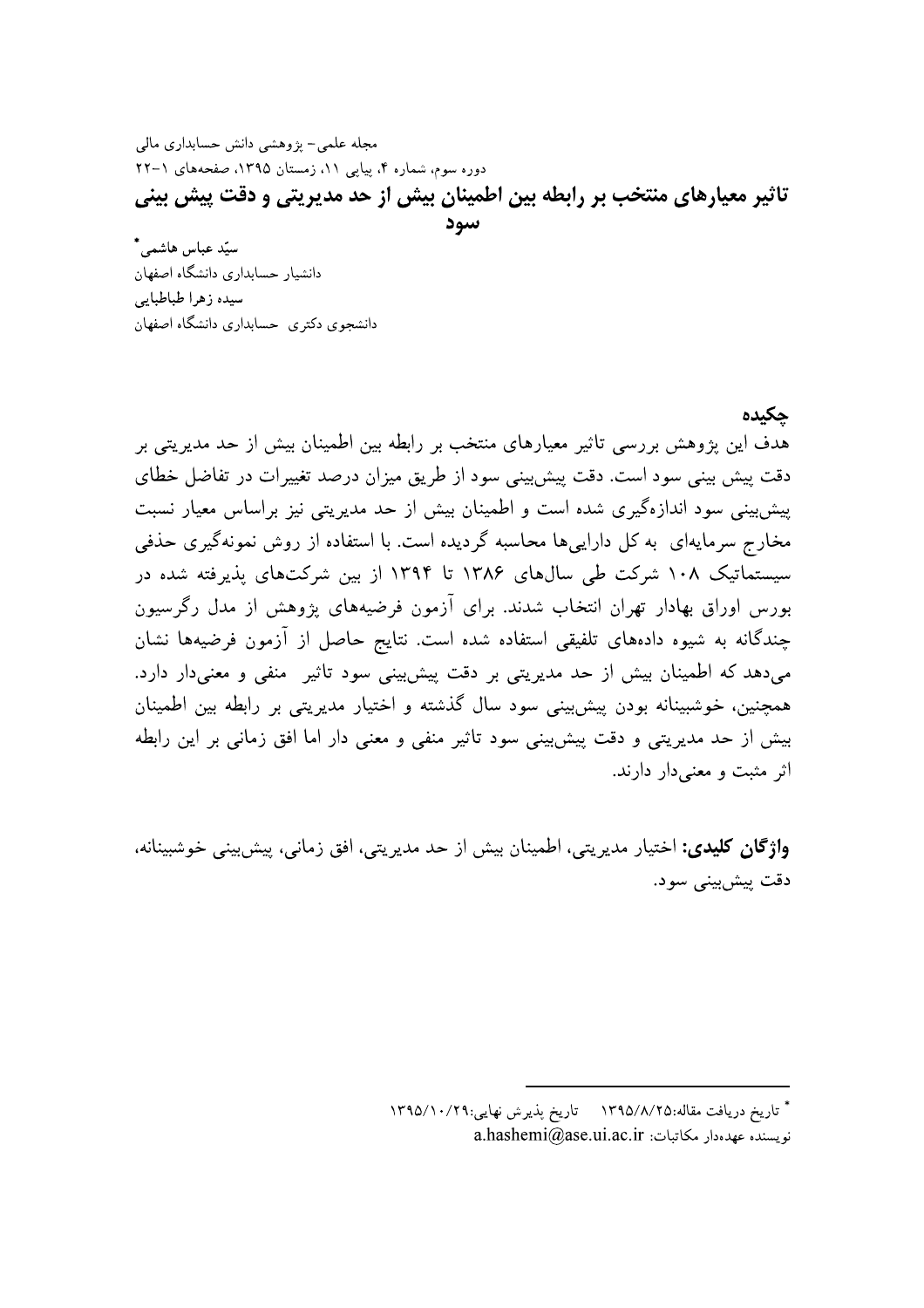1- مقدمه

سوم، شماره ۴، پیاپی ۱۱، زمستان ۱۳۹۵ /۲<br>ستراتژیک و عملیاتی برای شرکت<br>ه همواره با یک طیف گستردهای از<br>ان و سایر ذی:فعان رو به رو هستند.<br>ایت کنند که به این نوع بازخوردها،<br>ایت کنند که به این نوع بازخوردها، مدیران شرکتها همواره در حال تصمیم گیریهای استراتژیک و عملیاتی برای شرکت میباشند و شرکتها نیز بر اساس تصمیمات گرفته شده همواره با یک طیف گستردهای از بازخوردهای کمی و کیفی از طرف بازار، مشتریان، کارکنان و سایر ذینفعان رو به رو هستند. این بازخوردها ممکن است تصمیمات گرفته شده را حمایت کنند که به این نوع بازخوردها، بازخوردهای حمایتی<sup>'</sup>میگویند. از نشانههای این نوع بازخوردها میتوان به افزایش فروش، افزایش تعداد توافقات قراردادی با شرکت و افزایش رضایت کارکنان اشاره کرد (کایز <sup>۲</sup>، ۲۰۰۱). در برخی مواقع نیز بازخوردها تصمیمات اجرا شده را نقض میکنند و نیاز به اصلاح در تصمیمات را نشان میدهند که بازخوردهای اصلاحی<sup>۳</sup> نام دارند. از نشانههای این نوع بازخورد میتوان به بدنامی شرکت در رسانهها، کاهش فروش و گردش بالای کارکنان در شرکت اشاره کرد (بارون ٌو همکاران، ۲۰۰۱). زمانی4ه بازخوردها نشان دهنده نادرستی تصميمات است (بازخوردهاي اصلاحي)، واكنش شركتها به اين نوع بازخوردها متفاوت است. برای مثال. زمانی که محصول شرکتی از بازار به دلیل معیوب بودن جمع آوری میشود. شرکتی ممکن است فرآیندهای تولیدی خود را به طور اساسی تغییر دهد و در مقابل شرکتی دیگر ممکن است فقط به تغییرات سطحی اکتفا کند (واریکاس<sup>۵</sup> و همکاران، ۲۰۱۱).

> علت واکنش متفاوت شرکتها به بازخوردهای اصلاحی میتواند ناشی از سطح سازمانی و محیط سازمانی و یا سطح ویژگیهای فردی افراد تصمیمگیرنده در شرکت باشد. یکی از دلایلی که میتوان برای واکنش متفاوت شرکتها به بازخوردهای اصلاحی در سطح ویژگیهای فردی افراد تصمیمگیرنده بیان نمود،«سطح اطمینان بیش از حد مدیریتی<sup>۶</sup>» است. اطمینان بیش از حد مدیریتی اشاره به برآورد بیش از واقع دقت قضاوت و مهارت افراد و میزان موفقیتهای آنها دارد. اطمینان بیش از حد مدیریتی با خوش بینی<sup>۷</sup> متفاوت است. خوش بینی تنها به عنوان انتظار داشتن نتایج مثبت تفسیر میشود که به این مورد اثر بالاتر از میانگین<sup>۸</sup> میگویند. اما اطمینان بیش از حد علاوه بر این جنبه دارای جنبه دیگری به نام اثر درجه بندی نادرست<sup>۹</sup> است. این جنبه بیان میکند که مدیرعامل علاوه بر انتظار داشتن نتایج مثبت، همزمان باید انتظار وجود رویداد مخرب بر شرکت را داشته باشد ( چن <sup>۱۰</sup> و همکاران، ۲۰۱۴ :۲).

> براساس اطمینان بیش از حد افراد اغلب نتایج خوب را به تواناییهایشان و نتایج بد را به عوامل خارجیی نسبت میدهند. در واقع علت روانشناسی افراد از طفره رفتن از مسئولیتها، به تاسف گریزی آنها مربوط است. افراد تمایل به نسبت دادن شکستهایشان به اشتباههای خود را ندارند و در نتیجه افراد تمایل به انتقال مسئولیتهایشان به عوامل خارجی به منظور جلوگیری از دردهای روانی دارند. (ون<sup>۱۱</sup> و همکاران، ۲۰۰۷). بر همین اساس اشتباههای ناشی از تصمیمگیری به عوامل خارجی نسبت داده میشود (عدم مسئولیت پذیری) و به بازخوردهای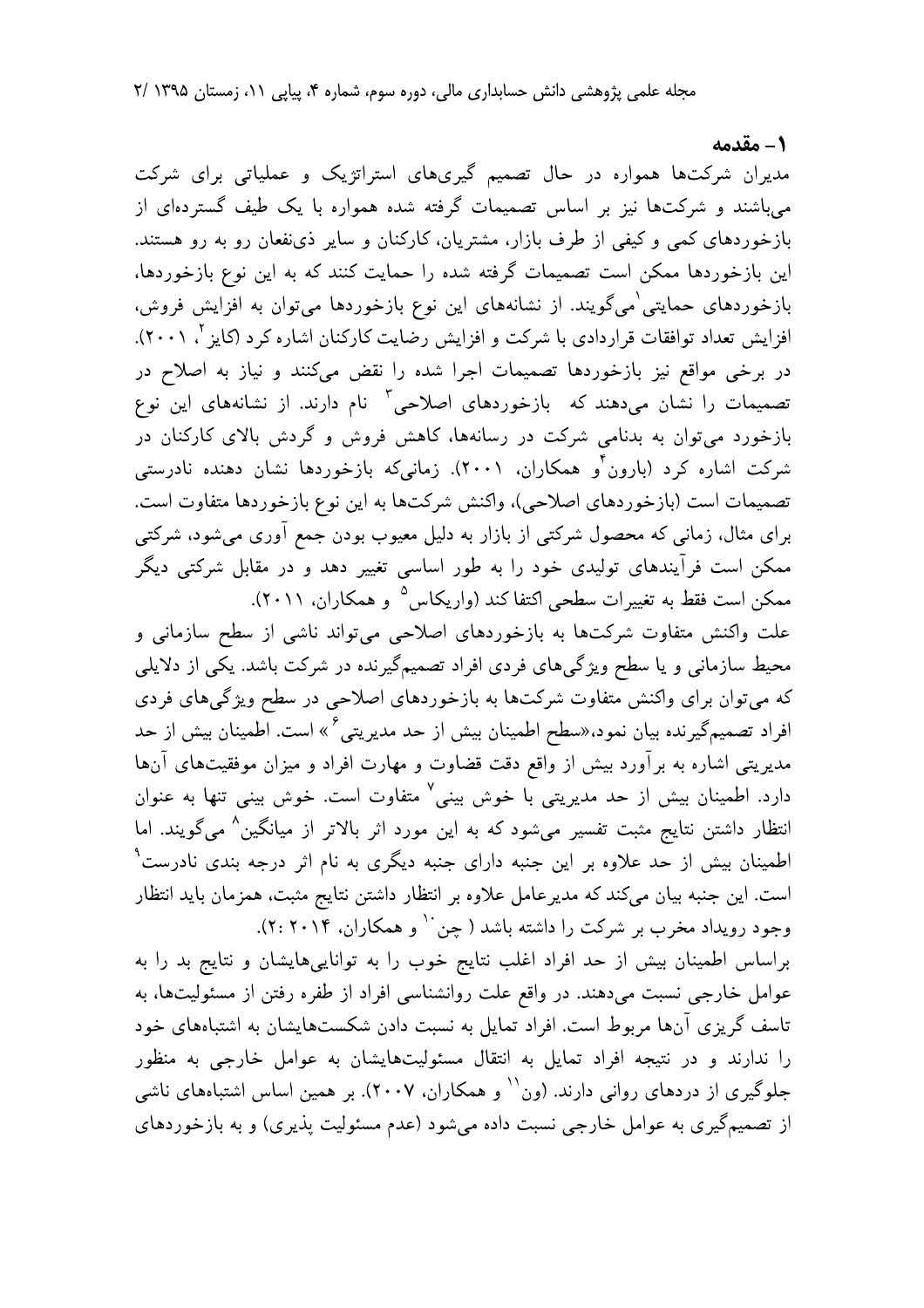۳/ تاثیر معیارهای منتخب بر رابطه بین اطمینان بیش از حد مدیریتی و دقت پیش بینی سود

اصلاحی توجهی نمی شود. عدم توجه به بازخوردهای اصلاحی باعث عدم استفاده از اطلاعات حاصل از این بازخوردها در فرآیند تصمیمات آتی مدیران میشود. یکی از تصمیماتی که توسط مدیران گرفته می شود، پیش بینی سود است. در صورتی که مدیر با اطمینان بیش از حد باشد، در صورت وجود خطا در پیش بینی سود، آنLا به عوامل خارجی نسبت میدهد و به بازخوردهای اصلاحی حاصل از آن توجهی نمی کند. بنابراین، نیازی نمی بیند که از اطلاعات حاصل از بازخوردهای اصلاحی در دقت پیش بینیهای آتی سود استفاده کند (چن و همکاران، ۰۲۰۱۴ ج). براین اساس، هدف اصلی این پژوهش پاسخ به این سوال است که «که آیا اطمینان بیش از حد مدیریتی بر دقت پیش بینی سود تاثیر دارد و از طرفی معیارهای پیشبینی خوشبینانه سود، افق زمانی و اختیار مدیریتی می تواند بر این رابطه اثرگذار باشد؟».

## ۲- مبانی نظری

سود یک از مهمترین اقلام در صورتهای مالی میباشد که از دیرباز تاکنون مورد توجه استفادهکنندگان از صورتهای مالی بوده است. سرمایه گذاران، اعتباردهندگان و سایر استفاده کنندگان از اطلاعات مالی علاوه بر اطلاعات تاریخی، نیاز به یکسری اطلاعات درخصوص آینده واحد تجاری دارند به گونهای که بتوانند منافع حاصل از سرمایهگذاریهای خود را پیش بینی نمایند. از این رو همواره به دنبال دسترسی به اطلاعاتی هستند که روند سودهای آتی را بیش بینی کنند و در این زمینه یکی از مواردی که می تواند به سرمایهگذاران در خصوص بیش بینیهای آنها کمک نماید، سود پیش بینی شده توسط مدیران میباشد. از طرفی محیطی که شرکتها در آن فعالیت میکنند به علت تغییرات تجاری همواره با بی ثباتی همراه است و به همین سبب مدیران از دورنمای تجاری شرکت ارزیابی درستی ندارند و از این رو نیز خطاهای عادی در افشای اجباری و اختیاری آنها اجتناب ناپذیر است (خلیفه سلطانی و همکاران، ١٣٨٩). از اين رو عوامل زيادي مي تواند در دقت پيش بيني سود مديريت و نحوه واكنش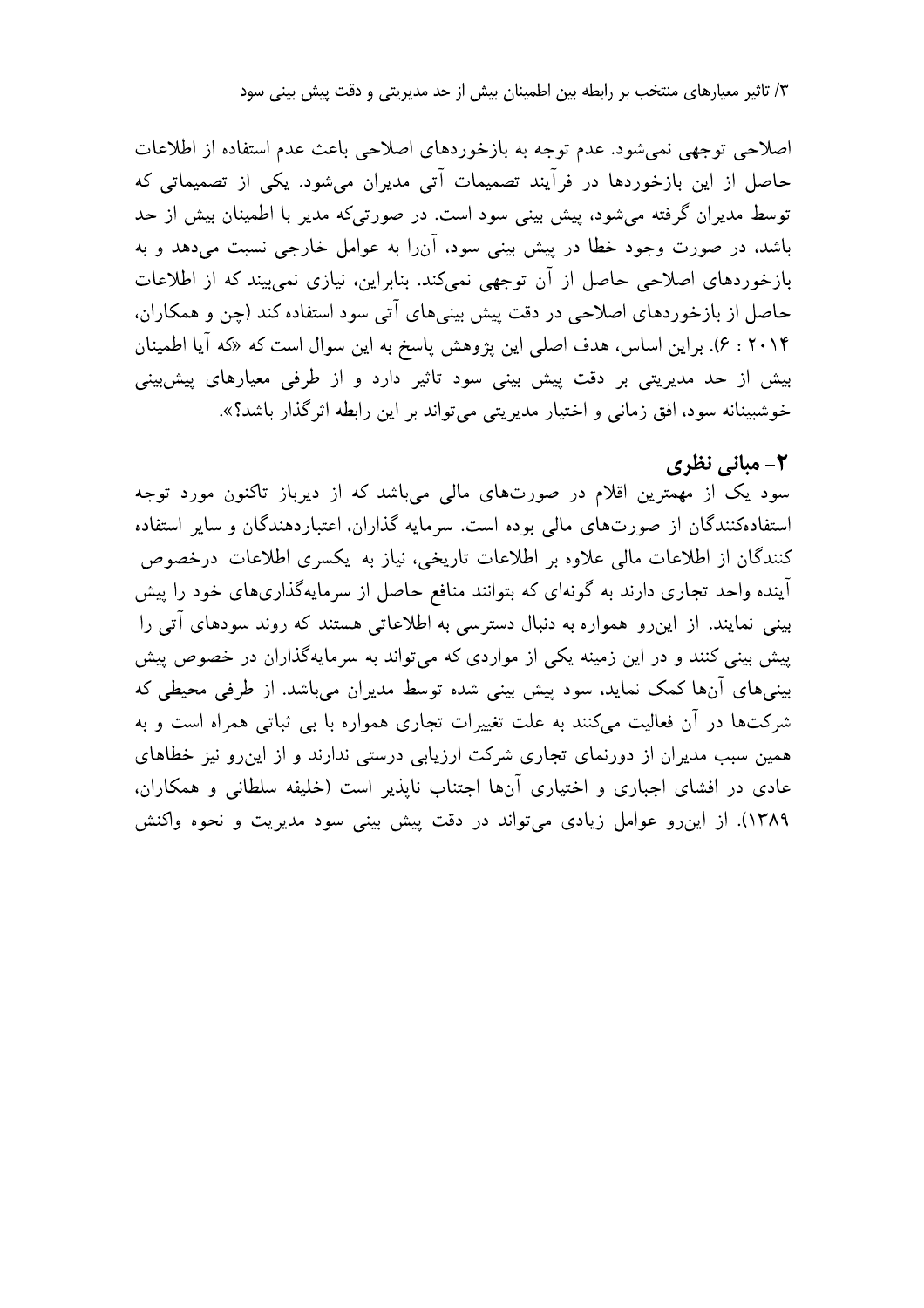**مجله علمی پژوهشی دانش حسابداری مالی، دوره سوم،** شما

سوم، شماره ۴، پیاپی ۱۱، زمستان ۱۳۹۵ /۴<br>عوامل اطمینان بیش از حد مدیریتی<br>رست را به عوامل خارجی نسبت می<br>پش بینی سود آتی را کاهش میدهد.<br>، باشد، این دقت کمتر است. همچنین،<br>می سود و غیر قابل پیش بینی بودن<br>ند (حن و همکاران، ۲۰۱۴: شرکت به بازخوردهای اصلاحی تاثیر بگذارد. یکی از این عوامل اطمینان بیش از حد مدیریتی است. اطمینان بیش از حد مدیریتی که پیش بینیهای نادرست را به عوامل خارجی نسبت می دهد، کمتر به بازخوردهای اصلاحی توجه میکند و دقت پیش بینی سود آتی را کاهش میدهد. هر چه پیش بینیهای سال گذشته نیز خوش بینانه تر بوده باشد، این دقت کمتر است. همچنین، فاصله طولاني تر بين تاريخ ييش بيني و تاريخ انتشار واقعي سود و غير قابل پيش بيني بودن محیط عملیاتی شرکت نیز این دقت را کمتر از قبل میکند (چن و همکاران، ۲۰۱۴: ۵). در روانشناسی یک سوگیری رفتاری به نام سوگیری خود انتسابی<sup>۱۲</sup> وجود دارد. در این سوگیری رفتاری، افراد نتایج مطلوب را ناشی از تصمیمات خود و نتایج نامطلوب را به عوامل خارجی نسبت میدهند (کانمن و تورسکی<sup>۱۲</sup>، ۲۰۰۰). بنابراین، رویدادهای منفی توسط عوامل خارجی توجیه میشود. این سوگیری رفتاری اشاره به سطح اطمینان بیش از حد دارد. اطمینان بیش از حد، ضریب هوشی افراد را در مقایسه با دیگران بیش از واقع برآورد میکند و بیان میکند که پیش بینیهای آنها در مقایسه با دیگران صحیحتر است (لاروود و ویتیکر<sup>۱۴</sup>، ۱۹۷۷: اسونسون<sup>۱۵</sup>، ۱۹۸۱). درصورت<sub>م</sub>که شواهد نشان دهد پیش بینیهای آنها نادرست بوده است، این افراد از ناهماهنگی شناختی<sup>۱۶</sup> استفاده خواهند کرد. منظور از این ناهنجاریها وجود برخی از ناسازگاریها در میان اجزای دانش است. یک راه حلی که افراد برای حل این ناهنجاریها به کار میبرند، افزودن یک جز ساکن، به دانش<sup>۱۷</sup> است. جز ساکن اجازه میدهد که اجزای ناسازگار دانش به طور منطقی کنار هم قرار بگیرند. برای مثال انکار مسئولیت یا مقصر دانستن عوامل خارجی برای پیش بینی نادرست یک نوع جز ساکن دانش است. بنابراین، سوگیری خود انتسابی اشاره به سطح اطمینان بیش از حد دارد (فستینگر<sup>۱۸</sup> ، ۱۹۵۷؛ گاسلینگ<sup>۱۹</sup> و  $(5 \cdot 5 \cdot 7)$ همکاران  $(5 \cdot 7 \cdot 7)$ 

> مدیران در مواجه با خطای پیش بینی سود واکنشهای متفاوتی نشان می،دهند به گونه ای که مدیران، دارای اطمینان بیش از حد بالاً <sup>۲۰</sup>. خطای پیش بینی سود را به عوامل خارجی و غیرقابل کنترل نسبت میدهند و انگیزه لازم برای شناسایی منابع اشتباهات قبلی و اصلاح آنها را کمتر خواهند داشت. این امر منجر به درنظر نگرفتن بازخوردهای اصلاحی و واکنش به آنها میشود. بنابراین، اطمینان بیش از حد بالا باعث تاثیر دقت کمتر در پیش بینی سود آتی خواهد داشت. بر این اساس، به طور خلاصه میتوان بیان نمود که اطمینان بیش از حد مدیریتی ناشی از سوگیری خود انتسابی است. این عامل بر واکنش مدیران نسبت به اطلاعات حاصل از بازخوردهاي اصلاحي مربوط به خطاي پيش بيني سود تاثير منفي ميگذارد(چن و همكاران. ۲۰۱۴: ۶). از طرفی عوامل و شرایطی وجود دارند که می توانند بر رابطه بین تاثیر اطمینان بیش از حد مدیریتی بر دقت پیش بینی سود تاثیر بگذارند. از جمله این عوامل میتوان به خوشبینانه بودن پیش بینی سود سال گذشته اشاره کرد. از آنجایی که دقت پیش بینی سود به عنوان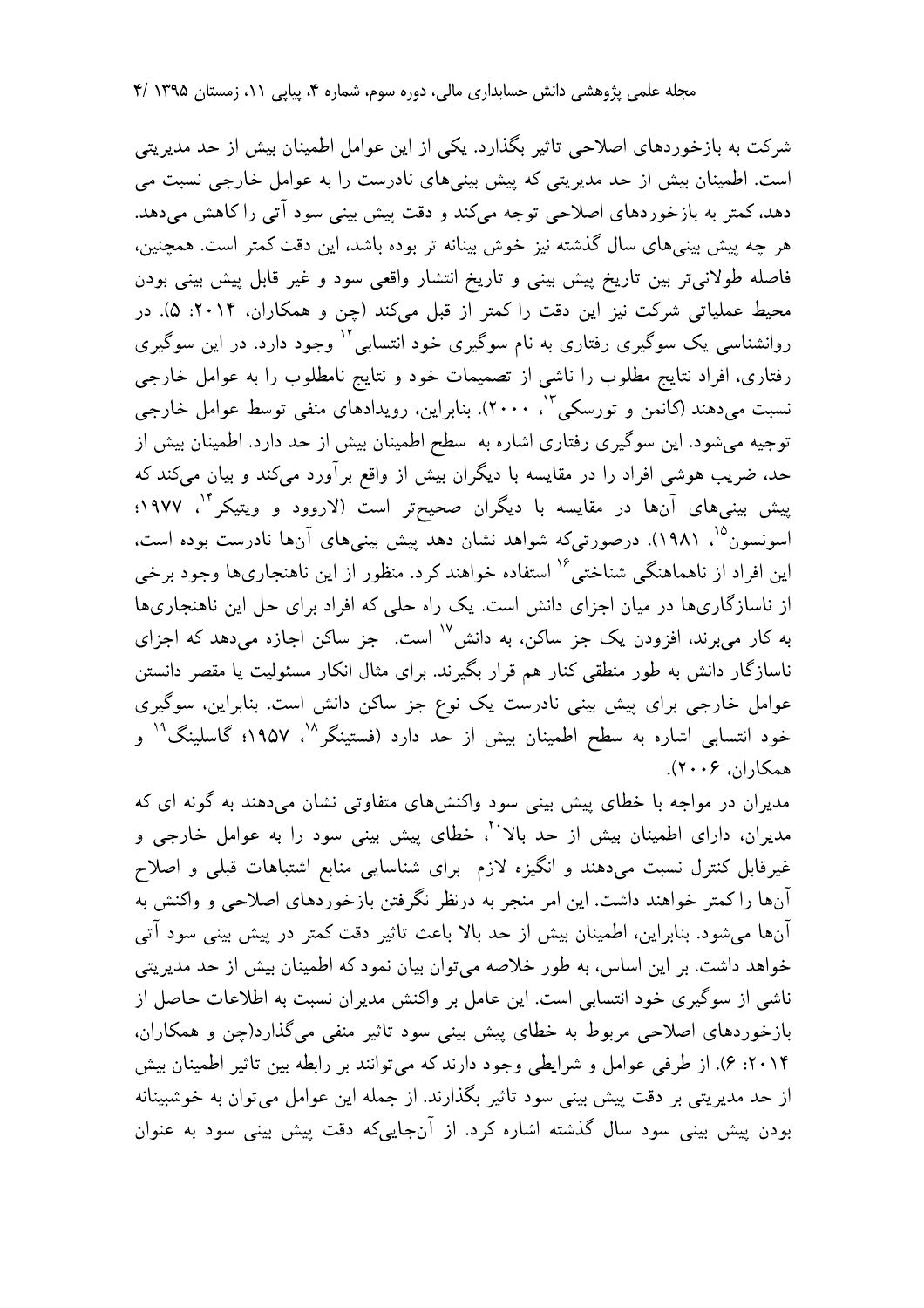۵/ تاثیر معیارهای منتخب بر رابطه بین اطمینان بیش از حد مدیریتی و دقت پیش بینی سود

نشانهای از توانایی مدیران محسوب می شود. هر چه دقت پیش بینی سود بالاتر باشد، نشان از بالاتر بودن توانایی مدیریتی آنها است. از سوی دیگر هر چه میزان خطای پیش بینی سود بالاتر باشد، موقعیت شغلی مدیران بیشتر به خطر می|فتد و اعتبار شرکت در بازار سرمایه بیشتر دچار خدشه خواهد شد (لمی<sup>۲۱</sup> و همکاران، ۲۰۱۲). بنابراین، مدیران دارای انگیزه کافی برای کاهش خطای پیش بینی سود خواهند بود. برخی از پژوهشها این نتیجه را مورد تردید قرار داده اند و بیان میکنند که خطای پیش بینی سود گذشته دارای تاثیرات گوناگونی است و این تاثیرات وابسته به ظرفیت خطا و خوشبینانه یا بدبینانه بودن آن است. معمولاً دو دلایل برای این مورد مطرح میشود. اولین دلیل این است که بازار خطای پیش بینی خوشبینانه را بیشتر از خطاي پيش بيني بدبينانه جريمه مىكند، زيرا خطاي پيش بيني خوشبينانه سطح انتظارات بازار را برآورده نکرده است اما خطای پیش بینی بدبینانه حداقل انتظارات را برآورده کرده است (بارتوف<sup>۲۲</sup> و همکاران، ۲۰۰۲). دومین دلیل را میتوان در نظریه چشم انداز<sup>۲۳</sup> جستجو کرد. در این نظریه رویدادهای منفی نسبت به رویدادهای مثبت نمود بیشتری دارند (کانمن و تورسکی، ۱۹۷۹؛ روزین و رویزمن ۲٬ ۲۰۰۱). این بدان معنا است که خطای پیش بینی خوشبینانه نسبت به خطای پیش بینی بدبینانه برجستگی بیشتری دارد. بنابراین، بهطور کلی مدیران احساس فشار بیشتری در واکنش به بازخوردهای اصلاحی ناشی از خطای پیش بینی خوشبینانه قبلی مے کنند.

در مورد خطای پیش بینی خوشبینانه، مدیران با سطح اطمینان بیش از حد پایین، مسئولیت بیشتری در این مورد می پذیرند و قدمهای اساسی برای دقت در پیش بینیهای آتی بر میدارند، اما مدیران با سطح اطمینان بیش از حد بالا، مسئولیت کمتری برای خود قایل هستند و گرایش به مقصر دانستن عوامل خارجی و غیرقابل کنترل دارند و قدمهای کمتری در دقت پیش بینیهای آتی بر میدارند. در مورد خطای پیش بینی بدبینانه فشار بازار بر شرکت کمتر است،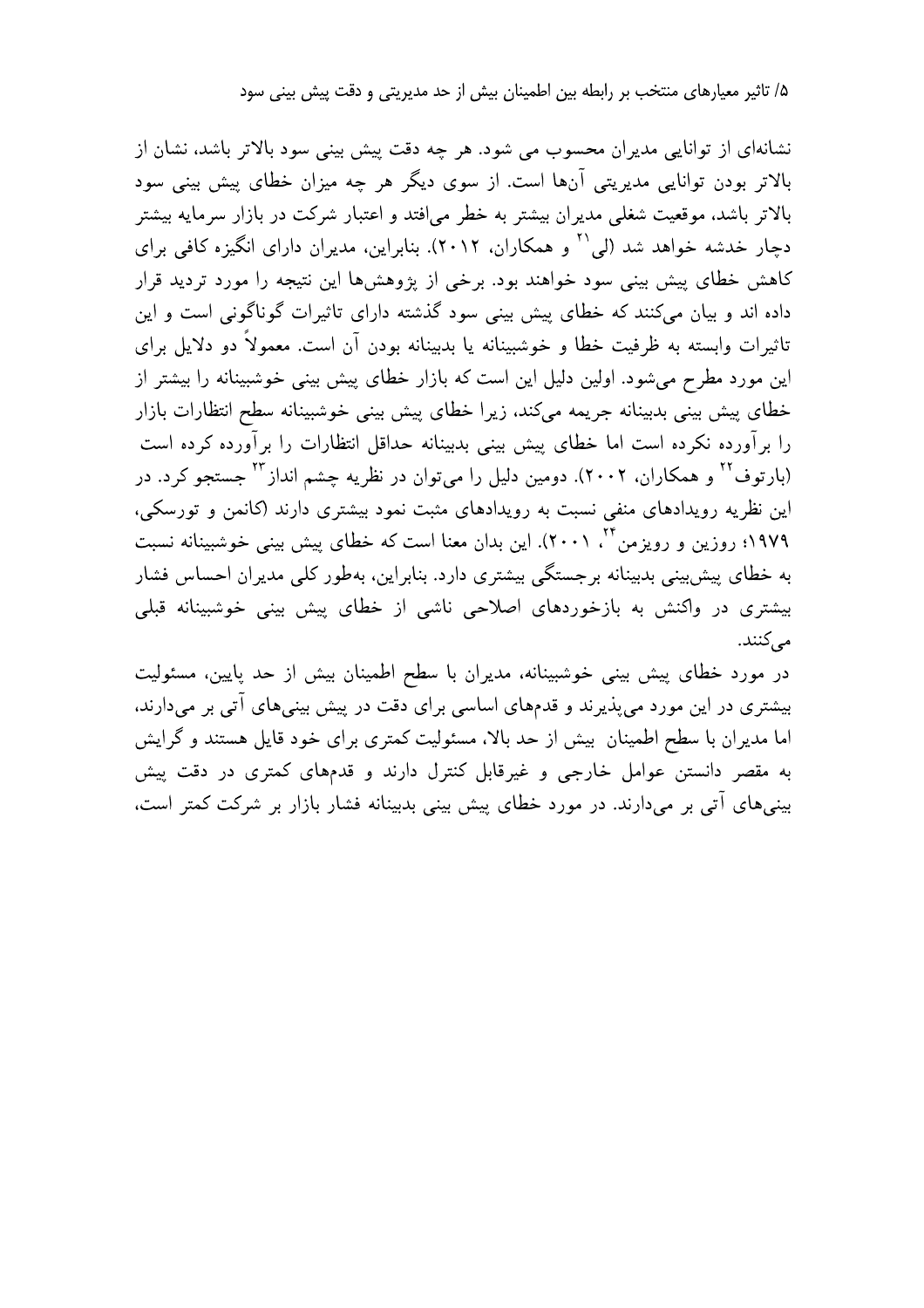**مجله علمی پژوهشی دانش حسابداری مالی، دوره سوم،** شما

سوم، شماره ۴، پیاپی ۱۱، زمستان ۱۳۹۵ /۶<br>بن و همکاران،۲۰۱۴: ۶). یکی دیگر<br>بن و همکاران،۲۰۱۴: ۶). یکی دیگر<br>بی شرایطی وجود دارد که باعث تغییر<br>ن بیش از حد مدیریتی میشود. این<br>حد مدیریتی و دقت پیش بینی سود<br>عمل مدد ان در محط بیش ب زیرا شرکت به حداقل پیش بینی قبلی خود رسیده است (چن و همکاران،۲۰۱۴: ۶). یکی دیگر از عوامل موثر بر رابطه اطمینان بیش از حد مدیریتی و دقت پیش بینی سود می توان به تاثیرات محیطی بر سوگیریهای خود انتسابی اشاره کرد. به عبارتی شرایطی وجود دارد که باعث تغییر میزان سوگیریهای خود انتسابی و تغییر در سطح اطمینان بیش از حد مدیریتی میشود. این شرايط منجر به افزايش ارتباط منفى بين اطمينان بيش از حد مديريتي و دقت پيش بيني سود میشود. دو مورد از این شرایط، افق زمانی و میزان آزادی عمل مدیران ً در محیط پیش بینی میباشد (چن و همکاران، ۲۰۱۴: ۸؛ فینکلستین و بوید<sup>۲۵</sup>، ۱۹۹۸؛ همبریک و فینکلستین<sup>۲۶</sup>،  $\Lambda$ 

> اگر فاصله زمانی بین پیش بینی قبلی سود و انتشار سودهای واقعی کوتاه باشد، همه مدیران با هر سطح از اطمینان بیش از حد فرصت کمتری برای مقصر دانستن عوامل خارجی خواهند داشت و هر دو دسته از مدیران ًبا اطمینان بیش از حد بالا و پایین میزان مسئولیت یکسانی دارند. بنابراین، انتظار میرود که میزان دقت پیشبینی سود در هر دو گروه از مدیران یکسان باشد. اگر فاصله زمانی بین پیش بینی قبلی و انتشار سودهای واقعی طولانی تر باشد، مدیران با اطمینان بیش از حد بالا فرصت کافی برای دلیل آوری خواهند داشت و از دلایل مربوط به عوامل خارجي براي توجيه خطاها استفاده خواهند نمود. بر اين اساس بازخوردهاي اصلاحي را نادیده می گیر ند و دقت کمتری در پیش بینی سود ایجاد خواهند نمود. از سوی دیگر مدیران با اطمينان بيش از حد پايين به دليل مسئوليت يذير بودن از عوامل خارجي استفاده نمي كنند و اصلاحات بیشتری در رویههای پیش بینی خود و فرآیندهای مرتبط با آنها انجام خواهند داد. بنابراین، انتظار میرود دقت بیشتری نسبت به مدیران با اطمینان بیش از حد بالا برای این مديران وجود داشته باشد (چن و همكاران، ٢٠١۴ : ٧).

> در مورد میزان آزادی عمل مدیران باید بیان کرد که محیطهای با آزادی عمل کمتر دارای تغییرات بسیار آرام و قابل پیش بینی، انتخابهای محدود و عدم اطمینان پایین میباشند. در مقابل، محیطهای با آزادی عمل بالا دارای انتخابهای بسیار زیاد. فضای بدون محدودیت. عدم اطمینان زیاد و وجود ابهام بین اقدامات و خروجیها میباشند. در محیط با آزادی عمل کمتر، سطح اطمینان بیش از حد مدیریتی اهمیتی ندارد. زیرا فرصت کمتری برای هر دو دسته مدیران وجود دارد که خطای در دقت پیش بینی سود را به عوامل خارجی نسبت دهند. بنابراین، سطح دقت در پیش بینی سود یکسان خواهد بود. در محیط با آزادی عمل بالا، مدیران با اطمينان بيش از حد بالا به آساني مي توانند خطاها را به عوامل خارجي نسبت دهند و بنابراین، این مدیران بازخوردهای اصلاحی حاصل از پیش بینیهای نادرست قبلی را به پیش بینیهای آتی متصل نمیکنند. مدیران با اطمینان بیش از حد کمتر، مسئولیت پذیر تر هستند و از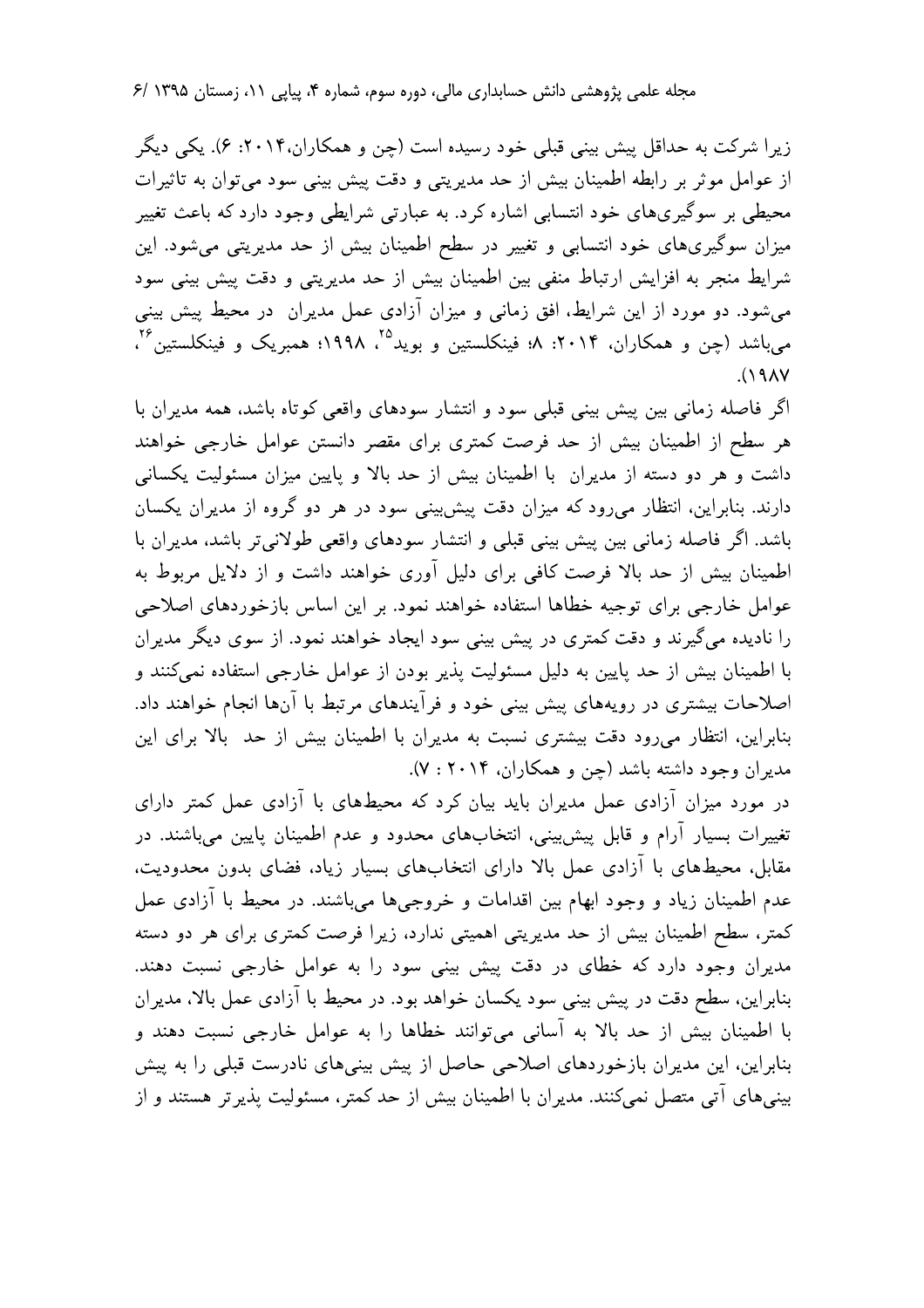٧/ تاثیر معیارهای منتخب بر رابطه بین اطمینان بیش از حد مدیریتی و دقت پیش بینی سود

توجیه آوری کمتر استفاده میکنند. بنابراین مدل های پیش بینی خود را بیشتر تعدیل و دقت پیش بینیهای بعدی خود را بهبود میبخشند (چن و همکاران، ۲۰۱۴ : ۸).

## 1-۲- ييشينه پژوهش

دوئلمن ٔ٬ و همکاران (۲۰۱۵) نشان دادند که رابطه منفی بین اطمینان بیش از حد مدیریتی و حق الزحمه حسابرسی برای شرکتهای با کمیته حسابرسی ضعیف وجود دارد و مدیران با اطمینان بیش از حد با احتمال کمتری از حسابر سان متخصص صنعت استفاده میکنند. چن و همکاران (۲۰۱۴) با بررسی اطمینان بیش از حد مدیریتی و مقاومت شرکت در واکنش به بازخوردهای اصلاحی، دریافتند که اطمینان بیش از حد مدیریتی بر میزان دقت پیش بینی سود اثر منفی دارد. این اثر به وسیله خوشبینانه بودن خطای پیش بینی سود، افق زمانی طولاني تر و آزادي عمل مدير عامل بيشتر مي شود. احمد و دوئلمن (۲۰۱۳) دریافتند که اطمینان بیش از حد مدیریتی با محافظهکاری شرطی و غیرشرطی ارتباط معکوس دارد و سازوکارهای حاکمیت شرکتی سبب کاهش تاثیر اطمینان بیش از حد مدیریتی بر محافظهکاری نمی شود. کرامر و لیو ۲<sup>۰۲</sup> (۲۰۱۲) به بررسی تاثیر اطمینان بیش از حد مدیران بر دیدگاه تحلیلگران پرداختند. نتایج نشان داد که تحلیلگران، سودهای شرکتهایی که دارای مدیران با اطمینان بیش از حد هستند را خوش بینانه پیش بینی میکنند. بدین صورت که تعداد دفعاتی که سود خالص بیش از میزان واقعی پیش بینی شده است، بیشتر از تعداد دفعاتی است که سود کمتر از ميزان واقعي پيش بيني شده است.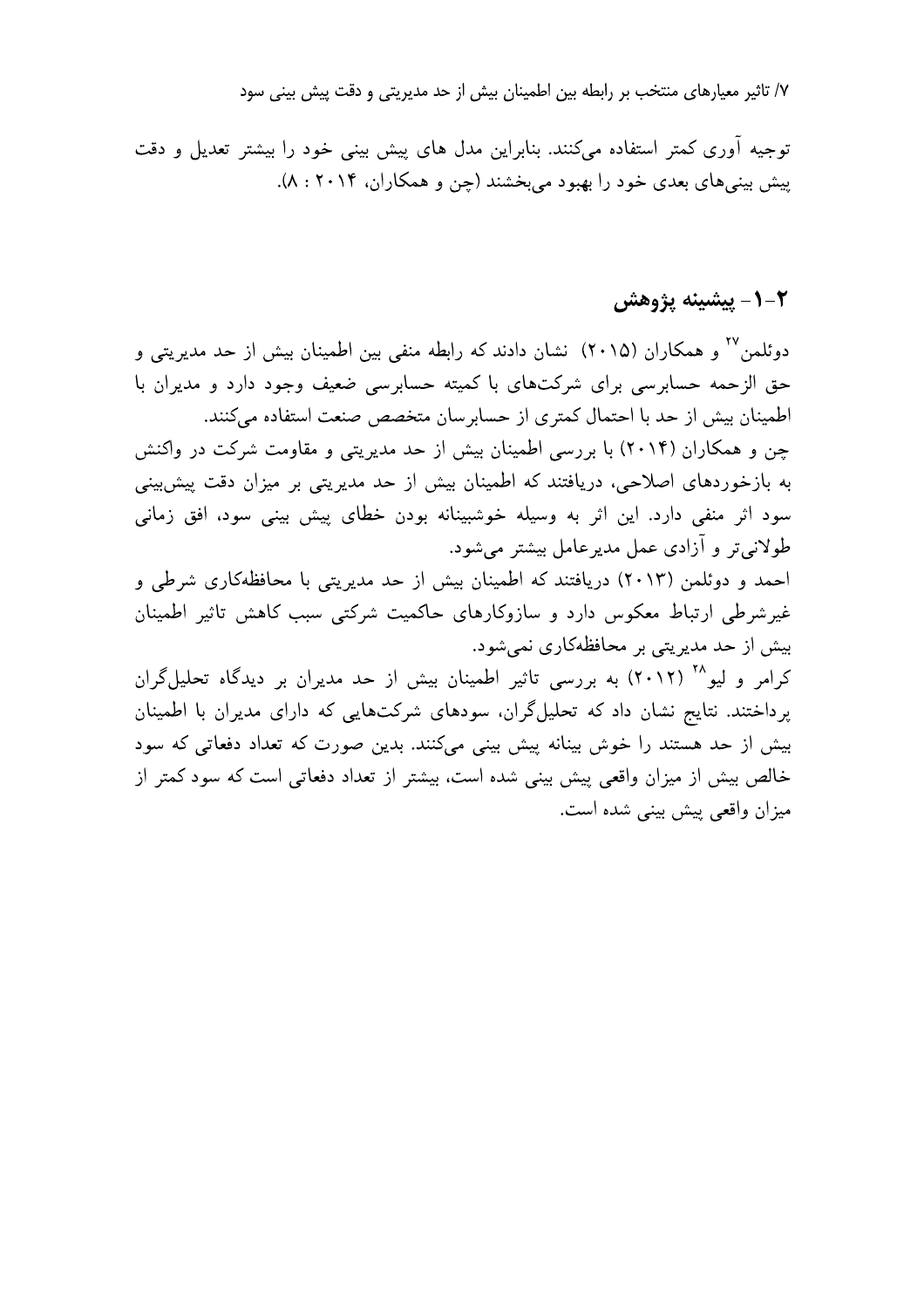**مجله علمی پژوهشی دانش حسابداری مالی، دوره سوم،** شما

سوم، شماره ۴، پیاپی ۱۱، زمستان ۱۳۹۵ /۸<br>پیش بینی سود مدیران بر رانش پس<br>به طور معنادار میتواند دقت واقعی<br>ود غیر منتظره نمیتواند بازده های<br>اثیر اطمینان بیش از حد مدیریتی بر رحمانی و حیاتی (۱۳۹۵) با بررسی تاثیر دقت برآوردی پیش بینی سود مدیران بر رانش پس از اعلان سود نشان دادند که ویژگیهای پیش بینی سود به طور معنادار میتواند دقت واقعی پیش بینی سود مدیران را توضیح میدهد از طرفی سود غیر منتظره نمیتواند بازده های غیر عادی تعدیل شده را تبیین کند.

عربِ صالحي و هاشمي (١٣٩۴) در يژوهشي با بررسي تاثير اطمينان بيش از حد مديريتي بر اجتناب مالیاتی، به این نتیجه رسیدند که اطمینان بیش از حد در مدیران ارشد سبب افزایش اجتناب مالیاتی در فرآیند گزارشگری مال<sub>ی</sub> میشود.

سبزعلی پور و همکاران (۱۳۹۳) با بررسی رابطه بین سازوکارهای حاکمیت شرکتی و دقت ييش بيني سود به اين نتيجه رسيدند كه بين درصد اعضاي غيرموظف هيات مديره با دقت پيش بینی سود رابطه مثبت و معناداری وجود دارد.

فروغی و نخبهفلاح (۱۳۹۳) تاثیر اطمینان بیش از حد مدیریتی بر محافظهکاری شرطی و غیرشرطی را بررسی کردند و به این نتیجه رسیدندکه اطمینان بیش از حد مدیریتی بر محافظهکاری شرطی و غیرشرطی تاثیر منفی و معنی دار دارد.

کاظمی نوری (۱۳۹۱) در خصوص تاثیر هزینههای نمایندگی و ذخایر نقدی بر رابطه میان اطمینان بیش از حد مدیران و حساسیت سرمایهگذاری–جریانهای نقدی به این نتیجه رسید که اطمینان بیش از حد مدیران باعث افزایش حساسیت سرمایهگذاری–جریانهای نقدی شده و همچنین میزان ذخایر نقدی و هزینههای نمایندگی شرکت باعث افزایش تاثیر اطمینان بیش از حد مدیران ارشد بر حساسیت سرمایهگذاری–جریانهای نقدی شده، ولی تاثیر ذخایر نقدی معنىدار نبوده است.

لطفی و حاجی پور (۱۳۸۹) با بررسی تاثیر محافظهکاری بر خطای پیش بینی سود به این نتیجه رسیدند که در شرکتهایی که حسابداری محافظهکارانهتری دارند، خطای مدیریت در پیش بینی سود کمتر است.

نمازي و شمس الديني (١٣٨۶) در زمينه بررسي سازههاي موثر بر دقت پيش بيني سود توسط مدیریت به این نتیجه رسیدند که بین رشد سود، رشد فروش، رشد داراییها، سود پیش بینی شده گذشته، اهرم مالی و قیمت سهام با دقت پیش بینی سود رابطه وجود دارد؛ اما بین سود سهام پرداختی و اندازه شرکت با دقت پیش بینی سود رابطهای وجود ندارد.

با توجه به مبانی نظری و بررسی پژوهشهای انجام شده نشان میدهد که در ایران پژوهشی به طور مستقیم تاثیر اطمینان بیش از حد مدیریتی بر دقت پیشبینی سود و همچنین تاثیر عوامل موثر بر اين رابطه از جمله خوشبينانه بودن پيش بيني سود سال گذشته، افق زماني و اختيار مدیریتی را مورد بررسی قرار نداده است. از آنجایی که پیش بینی سود مدیران دارای بار و محتوای اطلاعاتی است و به عنوان یکی از منابع اطلاعاتی محسوب میشود از این رو انجام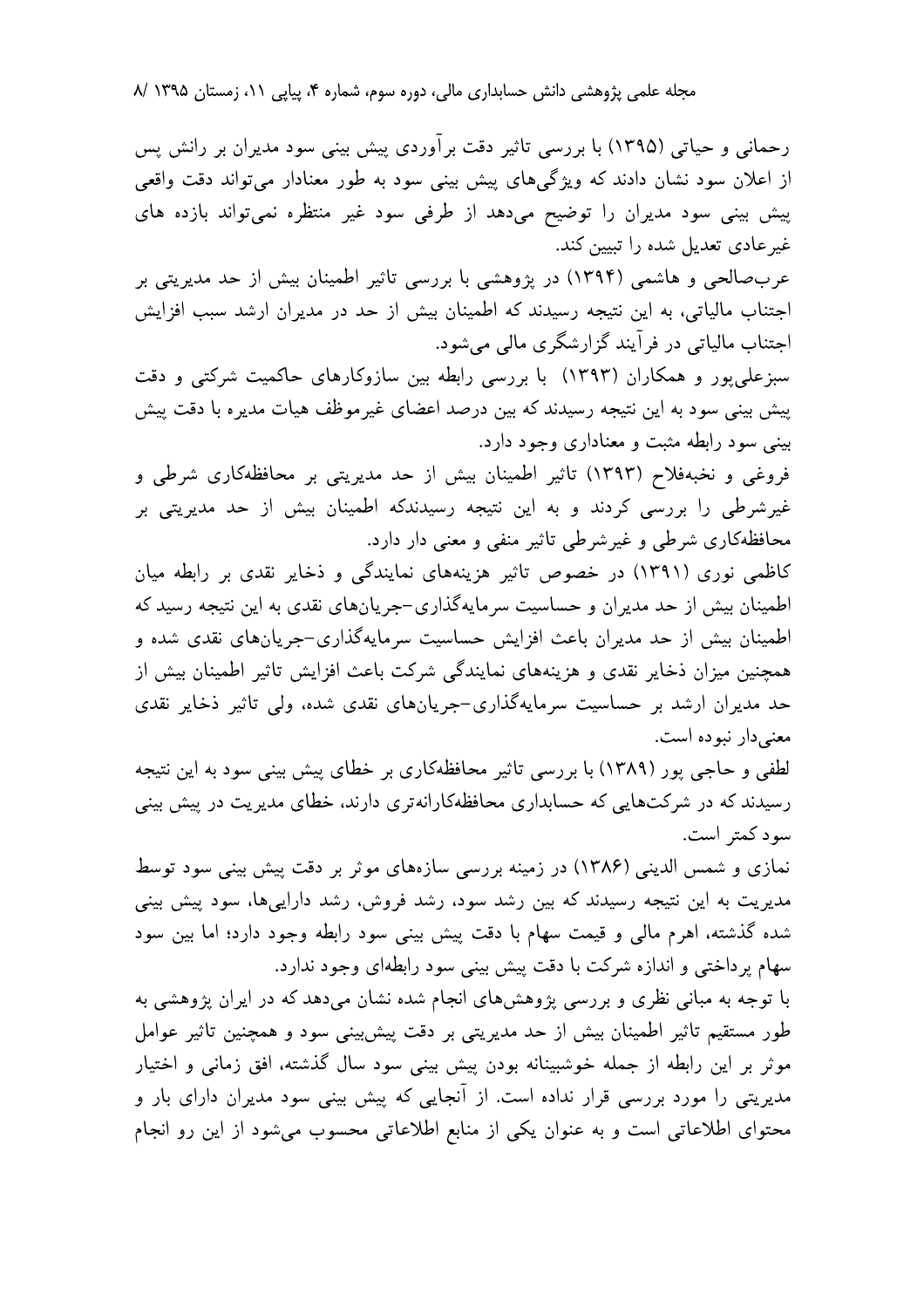۹/ تاثیر معیارهای منتخب بر رابطه بین اطمینان بیش از

, از حد مدیریتی و دقت پیش بینی سود<br>اس میشود. بنابراین با توجه به مبانی نظری و<br>ح تدوین شده است:<br>, بینی سود تاثیر منفی دارد.<br>بته بر رابطه بین اطمینان بیش از حد مدیریتی و<br>حد مدیریتی و دقت پیش بینی سود تاثیر منفی پژوهش بیشتر در زمینه پیش بینی سود احساس میشود. بنابراین با توجه به مبانی نظری و پیشینه پژوهش، فرضیههای پژوهش به این شرح تدوین شده است: \– اطمينان بيش از حد مدير يتي بر دقت پيش بيني سود تاثير منفي دارد. ۲ – خوشبینانه بودن پیش بینی سود سال گذشته بر رابطه بین اطمینان بیش از حد مدیریتی و دقت پیش بینی سود تاثیر منفی دارد. ۳– افق زمانی بر رابطه بین اطمینان بیش از حد مدیریتی و دقت پیش بینی سود تاثیر منفی دار د. ۴– اختیار مدیریتی بر رابطه بین اطمینان بیش از حد مدیریتی و دقت پیش بینی سود تاثیر ۱– اطمینان بیش از حد مدیریتی بر دقت پیش بینی سود<br>۲– فوشبینانه بودن پیش بینی سود سال گذشته بر رابط<br>دقت پیش بینی سود تاثیر منفی دارد.<br>۳– افق زمانی بر رابطه بین اطمینان بیش از حد مدیریتا<br>۴– اختیار مدیریتی بر رابطه بین اطمینا

۲– خوشبينانه بودن پيش بينى سود سال گذشته بر رابطه بين اطمينان بيش از حد مديريتى و<br>دقت پيش بينى سود تاثير منفى دارد.<br>۲– افق زمانى بر رابطه بين اطمينان بيش از حد مديريتى و دقت پيش بينى سود تاثير منفى<br>۴– اختيار مديريتى بر را گیرد، پژوهش حاضر از نوع پژوهشهای کاربردی است. همچنین پژوهش حاضر از لحاظ روش نیز در زمره پژوهشهای توصیفی– همبستگی میباشد. دادههای مورد نیاز برای اندازهگیری متغیرها نیز از طریق نرمافزار اطلاعاتی رهاورد نوین و صورتهای مالی موجود در آرشیو سایت بورس اوراق بهادار تهران و سایت کدال جمعآوری شده است. جامعه و نمونه أماري جامعه اماری این یژوهش شامل تمامی شرکتهای پذیرفته شده در بورس اوراق بهادار تهران میباشد. با استفاده از روش نمونه گیری حذفی سیستماتیک شرکتهایی به عنوان اعضای نهایی نمونه آماري انتخاب شده اند كه واجد تمامى شرايط زير بوده باشند: × شركتها قبل از سال ۸۴ در بورس اوراق بهادار تهران يذيرفته شده باشند. ۲ – به منظور قابل مقايسه بودن اطلاعات، سال مالي آنها منتهي به ۲۹ اسفند ماه باشد.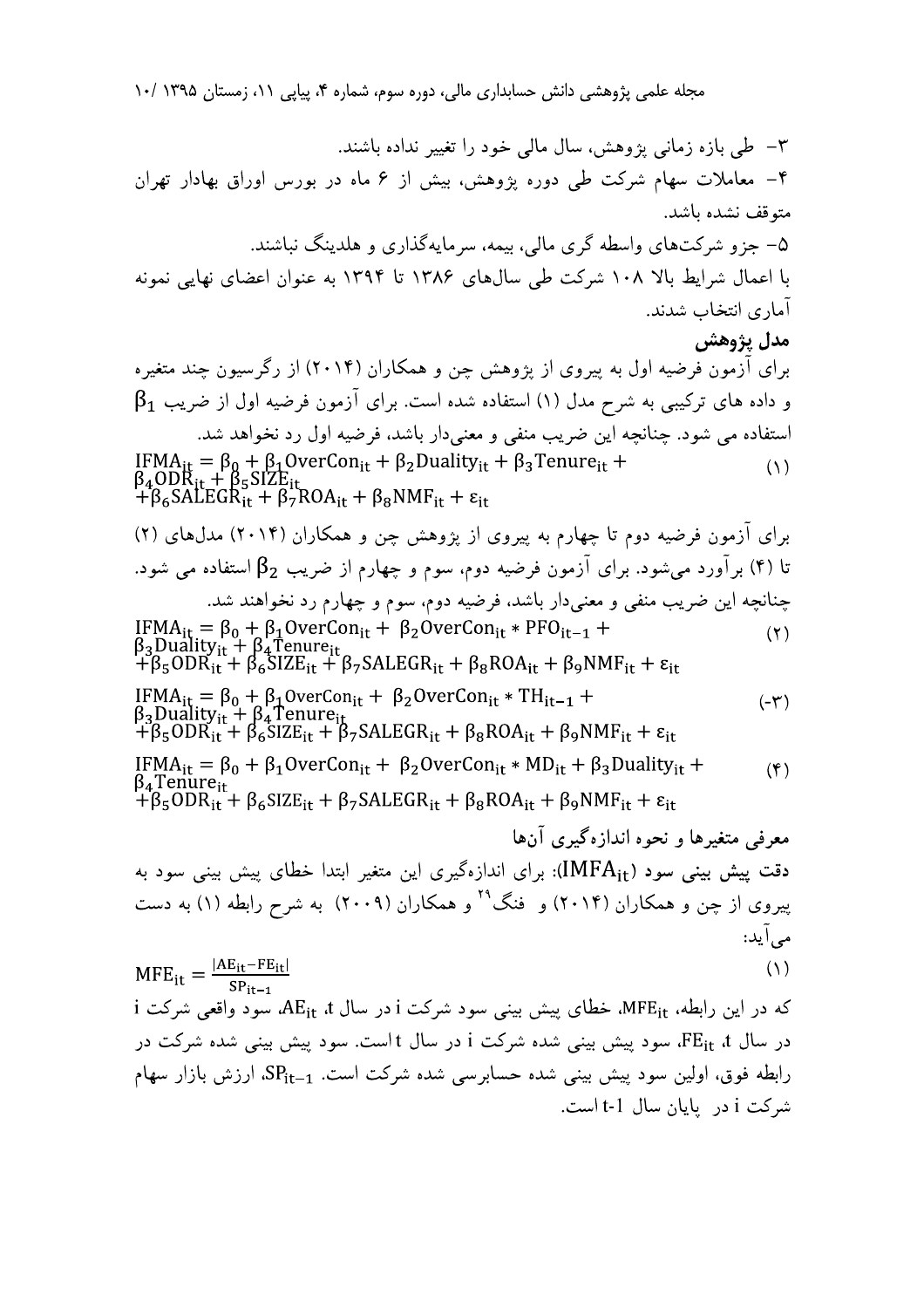١١/ تاثير معيارهاي منتخب بر رابطه بين اطمينان بيش از حد مديريتي و دقت پيش بيني سود

پس از محاسبه خطای پیش بینی سود به شرح رابطه (۱)، دقت پیش بینی سود به شرح رابطه (۲) به پیروی از چن و همکاران (۲۰۱۴) به دست می آید.  $IMFA_{it} = (MFE_{it} - MFE_{it-1}) * -1$  $(\Upsilon)$ كه در اين رابطه، IMFA<sub>it</sub> ، دقت پيش بيني سود شركت i در سال t است. اطمینان بیش از حد مدیریتی (OverCon<sub>it</sub>): این متغیر، یک متغیر مجازی میباشد. برای اندازهگیری اطمینان بیش از حد مدیریتی با پیروی از فروغی و نخبه فلاح (۱۳۹۳) و احمد و دوئلمن (۲۰۱۳) از معیار زیر استفاده شده است. نسبت مخارج سرمایهای ( C/A<sub>it</sub> ): این نسبت از رابطه(۳) به دست می[ید.  $C/A_{it} = \frac{C.E_{it}}{TA_{it-1}}$  $(\tau)$ که در این رابطه، C. E<sub>it،</sub> مخارج سرمایهای شرکت i در سال TA<sub>it–1</sub>، کل دارایی شرکت i در پایان سال t-1 است. مخارج سرمایهای از تفاوت خالص ارزش دفتری داراییهای ثابت در ابتدا و پایان دوره به علاوه هزینه استهلاک محاسبه شده است. در صورتی که نسبت مخارج سرمایهای شرکت i در سال t بیشتر از میانه نسبت مخارج سرمایهای شرکتهای عضو صنعت مربوطه باشد، متغیر اطمینان بیش از حد مدیریتی براساس این معیار عدد یک و در غیر این صورت عدد صفر را اختیار می کند. خوشبینانه بودن پیش بینی سود سال قبل (PFO<sub>it–1</sub>): یک متغیر مجازی است و در صورتی که سود پیش بینی شده درپایان سال t-1 بزرگتر از سود واقعی باشد عدد یک و در غیر این صورت عدد صفر را اختيار مي كند. افق زمانی (TH<sub>it–1</sub>): برای اندازهگیری این متغیر ابتدا تعداد روزهای بین تاریخ پیش بینی سود سال t-1 و پایان دوره مالی (۲۹ اسفند ماه) محاسبه می شود. سیس از عدد به دست آمده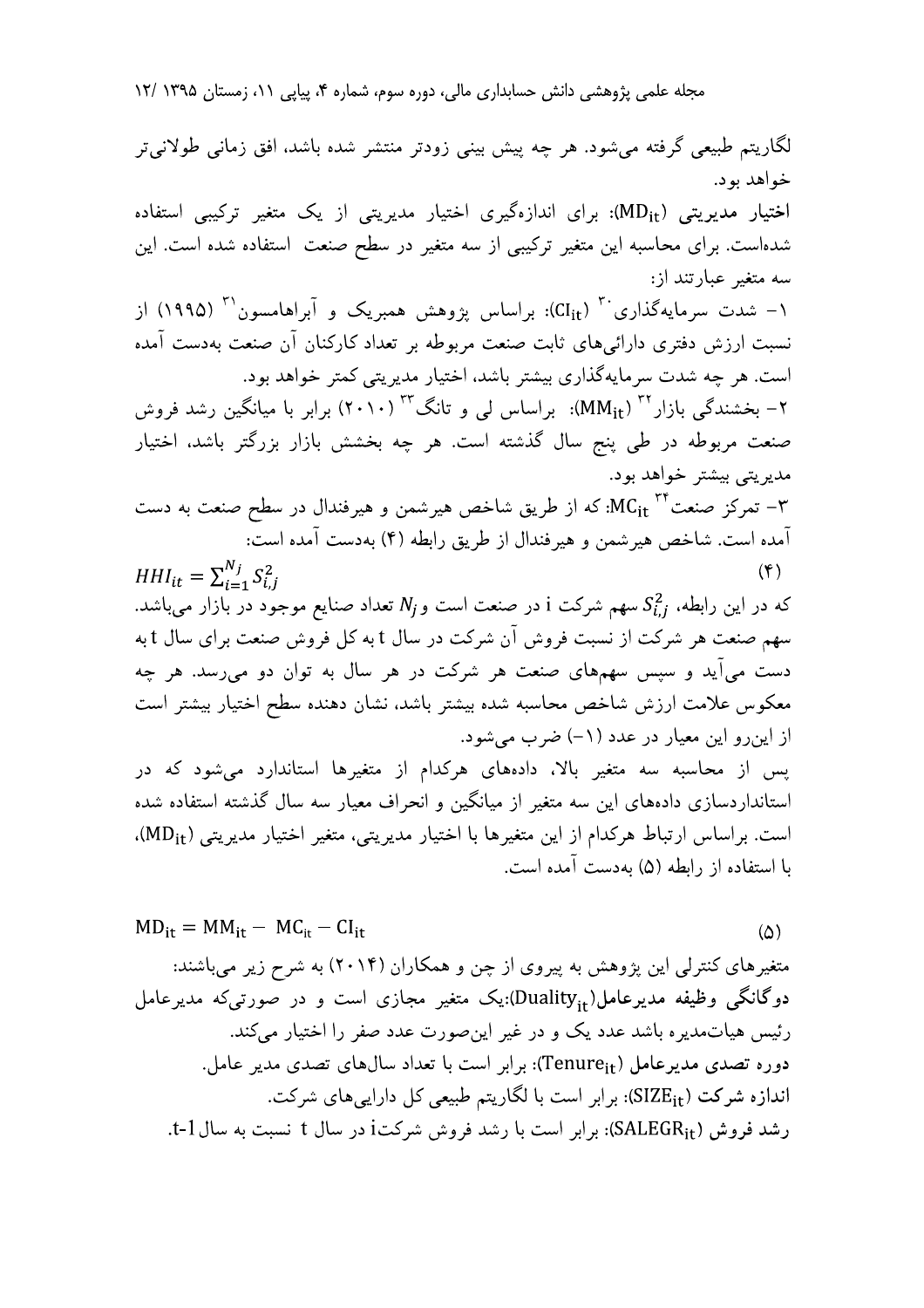١٣/ تاثير معيارهاي منتخب بر رابطه بين اطمينان بيش از حد مديريتي و دقت پيش بيني سود

نسبت اعضای غیرموظف هیات مدیره (ODR<sub>it</sub>): از تقسیم تعداد اعضای غیرموظف هیات مدیره بر تعداد کل اعضای هیات مدیره به دست می آید. بازده فروش (ROS<sub>it</sub>): از نسبت درآمد فروش به کل داراییها بهدست میآید. تعداد پیش بینیهای سود منتشر شده (NMF<sub>it</sub>): برابر است با تعداد پیش بینیهای سود منتشر شده توسط شركت i در سال t است.

٤- يافتەهاي يژوهش در این قسمت ابتدا آمار توصیفی و سپس نتایج حاصل از آزمون فرضیهها ارائه میشود. آمار توصیفی متغیرهای یژوهش در جدول (۱) ارائه شده است. جدول(۱): آمار توصیفی متغیرهای پژوهش

| انحر اف              | كمينه                                        | ببشبنه                     | مىانە                          | ميانگين                |                      | متغير                        |
|----------------------|----------------------------------------------|----------------------------|--------------------------------|------------------------|----------------------|------------------------------|
| معيار                |                                              |                            |                                |                        | نماد                 | عنوان                        |
| $\cdot$ /۲۷ $\wedge$ | $-\frac{1}{9}$                               | 1/96                       | $-\cdot/\cdot\cdot$ ۳          | $-\cdot/\cdot\cdot$ ٩  | $IMFA_{it}$          | دقت پیش بینی سود             |
| $\cdot$ /192         | $\mathfrak{f}/\cdot\mathfrak{q}\mathfrak{f}$ | 9/190                      | $\Delta$ /983                  | $\Delta/\mathcal{A}$ . | $TH_{it-1}$          | افق زمانبي                   |
| ۱/۴۵۴                | $-\frac{\gamma}{\gamma}$                     | Y/AYF                      | $ \cdot$ / $V$ $\vee$ $\wedge$ | $-\cdot/9\cdot f$      | $MD_{it}$            | اختيار مديريتي               |
| <b>7/918</b>         | $\sqrt{\cdot \cdot \cdot}$                   | $\sqrt{2}/\cdots$          | $\mathbf{y}/\cdots$            | Y/YY9                  | Tenure <sub>it</sub> | دوره تصدى مديرعامل           |
| $\frac{1}{1}$        | 11/170                                       | $\frac{1}{2}$              | Y/200                          | $Y'/A \cdot V$         | $SIZE_{it}$          | اندازه شركت                  |
| $\cdot$ /٣ $\cdot$ \ | $-\cdot/\Delta\Delta$                        | 1/fV                       | .7                             | $\cdot/\sqrt{25}$      | $SALEGR_{it}$        | رشد فروش                     |
| $\cdot$ /۲۴۲         | $\cdot$ /۳۷۸                                 | $1/\gamma$                 | $\cdot$ /VV۴                   | $\cdot$ / $\vee$ 99    | $ROS_{it}$           | بازده فروش                   |
| $\cdot$ /198         | $\cdot/\cdot\cdot\cdot$                      | $\sqrt{\cdot \cdot \cdot}$ | $\cdot$ /9 $\cdot$ .           | .7900                  | $ODR_{it}$           | نسبت اعضاغيرموظف هياتمديره   |
| 1/107                | \/                                           | $\lambda/\cdots$           | $9/4$                          | $Q(Y \wedge Y)$        | $NMF_{\text{it}}$    | تعداد پیشبییهای سود منتشرشده |

در جدول (۱) میانگین متغیر دقت پیش بینی سود منفی (۰/۰۰۹–) است که نشان دهنده کاهش دقت پیش بینی سود در بین شرکت های عضو نمونه است. از طرفی ِ همچنین، میانگین افق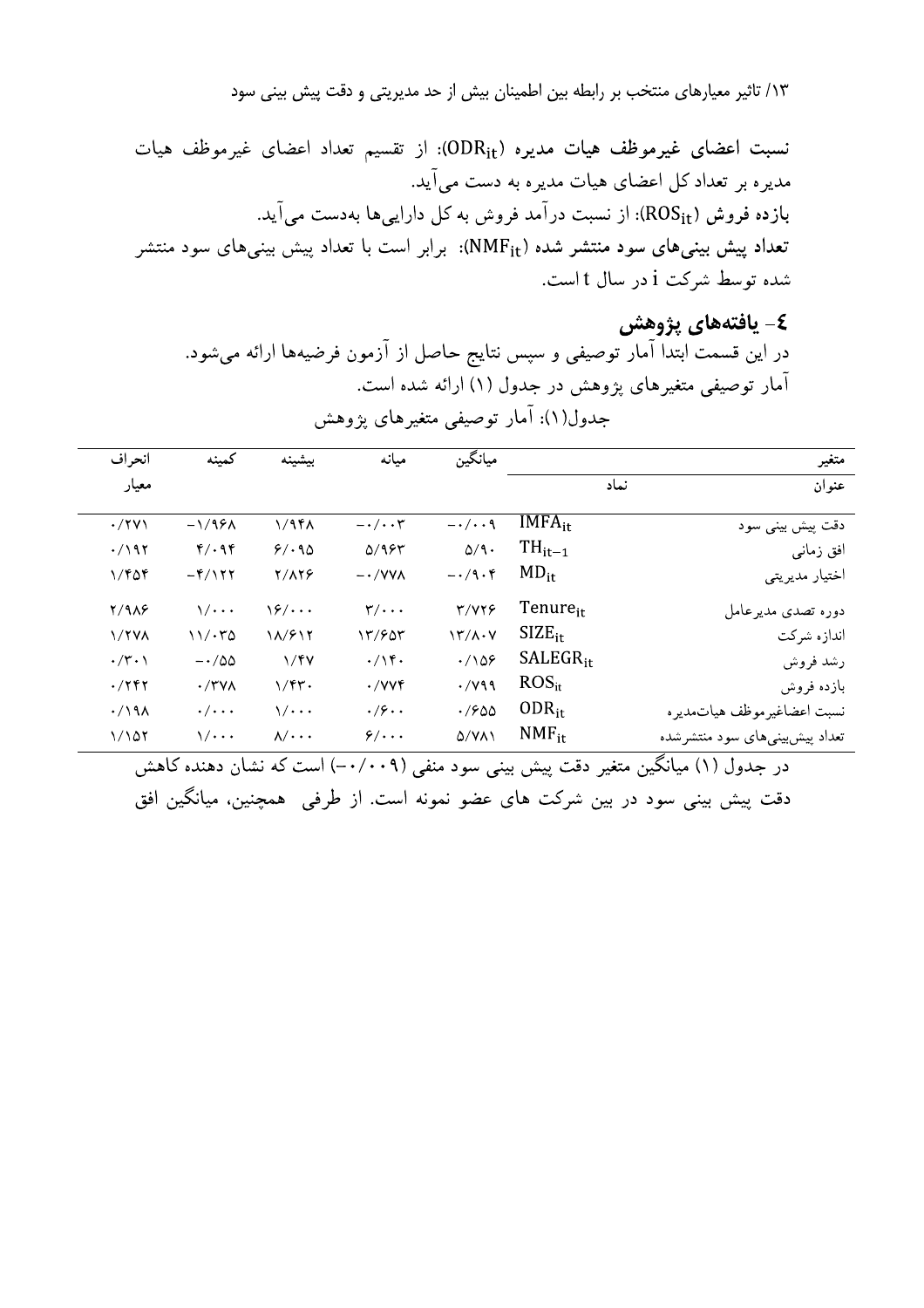زمانی ۳۶۵ روز (لگاریتم طبیعی ۵/۹) میباشد که نشان از فاصله یکساله بین پیش بینی سود و زمان انتشار گزارشات سالانه شرکتها را دارد. میانگین اختیار مدیریتی (۰/۹۰۴) میباشد که نشان میٖدهد به طور میانگین مدیران از اختیار عمل بالایی برخوردار نیستند. دوره تصدی مدیر عامل در شرکتهای پذیر فته شده در بورس حداکثر ۱۶ و حداقل ۳ سال می باشد. اندازه شرکت به طور میانگین ۱۳/۸۰۷ که نزدیک به مقدار میانه آن میباشد و رشد فروش شرکت به طور میانگین ۰/۱۵۶ و بازده فروش به طور میانگین ۰/۷۹۹ میباشد. همچنین در ساختار هیات مدیره، نسبت اعضای غیرموظف به طور میانگین ۰/۶۵۵ می باشد یعنی به طور متوسط ۳ نفر از اعضای هیات مدیره غیرموظف هستند. همچنین شرکتها به طور متوسط ۵ بار اقدام به پیش بینی سود میکنند. از این رو نزدیک بودن مقادیر میانگین و میانه در جدول (۱) بیانگر این است که متغیرهای پژوهش از توزیع مناسبی برخوردار بوده و با توجه به اینکه انحراف معیار هیچکدام صفر نمی باشد، از این رو می توان از آنها در مدل رگرسیونی استفاده کرد.

نتايج أزمون فرضيهها در این پژوهش برای تعیین نوع دادههای ترکیبی از آزمون F لیمر استفاده شد و مشخص گردید که دادهها از نوع تلفیقی هستند. قبل از اینکه نتایج حاصل از برآورد این مدلها ارائه شود، مفروضات رگرسیون خطی کلاسیک بررسی شده است. براساس نتایج حاصل از بررسی مفروضات رگرسیون خطی کلاسیک فرض همسانی واریانس و عدم خودهمبستگی رد شدند و براي رفع آنها از روش حداقل مربعات تعميم يافته استفاده شده است. نتایج حاصل از تجزیه و تحلیل دادهها و برآورد مدل۵عای پژوهش جهت آزمون فرضیهها در جدول(٢) و (٣) ارائه شده است.

| فرضيه دوم                               |                                        | فرضيه اول               |                                   | متغير                     |                                |  |
|-----------------------------------------|----------------------------------------|-------------------------|-----------------------------------|---------------------------|--------------------------------|--|
| p-value                                 | ضريب                                   | p-value                 | ضريب                              | نماد                      | نام متغیر                      |  |
| $\cdot/\cdot\cdot$ ۲                    | $-\cdot/\cdot$ ۶۶                      | $\cdot/\cdot\cdot\cdot$ | $-\cdot/\cdot\wedge\Upsilon$      | $\beta_0$                 | عرض از مبدا                    |  |
| $\cdot/\cdot\cdot$ ۴                    | $-\cdot/\cdot$ \ ۲                     | $\cdot/\cdot\cdot\cdot$ | $-\cdot/\cdot\setminus\mathbf{y}$ | $OverCon_{it}$            | اطمینان بیش از حد              |  |
| $\cdot$ / $\cdot$ $\uparrow$ $\uparrow$ | $-\cdot/\cdot\setminus\Delta$          |                         |                                   | $OverCon_{it}*PFO_{it-1}$ |                                |  |
| $\cdot/\cdot$ ٩٨                        | $\cdot/\cdot\cdot\Delta$               | $\cdot/\cdot$ ۶۶        | $\cdot/\cdot\cdot$ ۶              | Duality $_{it}$           | دوگانگىي وظيفه مديرعامل        |  |
| $\cdot/\cdot\cdot\wedge$                | $\cdot/\cdot\cdot$ \                   | $\cdot/\cdot$ ۴۲        | $\cdot/\cdot\cdot\backslash$      | Tenure <sub>it</sub>      | دوره تصدى مديرعامل             |  |
| $\cdot/\cdot\cdot$ $\wedge$             | $- \cdot / \cdot \mathbf{Y} \setminus$ | $\cdot/\cdot$ ۳۲        | $\cdot$ / $\cdot$                 | $ODR_{it}$                | نسبت اعضا غيرموظف هيات مديره   |  |
| $\cdot$ / $\cdot$ ۲۸                    | $\cdot/\cdot\cdot$ ۲                   | $\cdot/\cdot\cdot$      | $\cdot/\cdot\cdot$ ۳              | $SIZE_{it}$               | اندازه شركت                    |  |
| $\cdot/\cdot\cdot\cdot$                 | $-\cdot/\cdot$ ۴۱                      | $\cdot/\cdot\cdot\cdot$ | $-\cdot/\cdot$ ۴۱                 | $SALEGR_{it}$             | رشد فروش                       |  |
| $\cdot / \cdot \cdot$                   | $\cdot/\cdot\setminus\cdot$            | $\cdot / \cdot \cdot$   | $\cdot/\cdot$ \ $\cdot$           | $ROS_{it}$                | بازده فروش                     |  |
| $\cdot/\cdot\cdot\cdot$                 | $\cdot/\cdot\cdot\wedge$               | $\cdot/\cdot\cdot\cdot$ | $\cdot/\cdot\cdot\wedge$          | $NMF_{it}$                | تعدادپیش بینیهای سود منتشر شده |  |

جدول(۲): نتایج حاصل از بر آورد مدلهای (۱) و (۲) یژوهش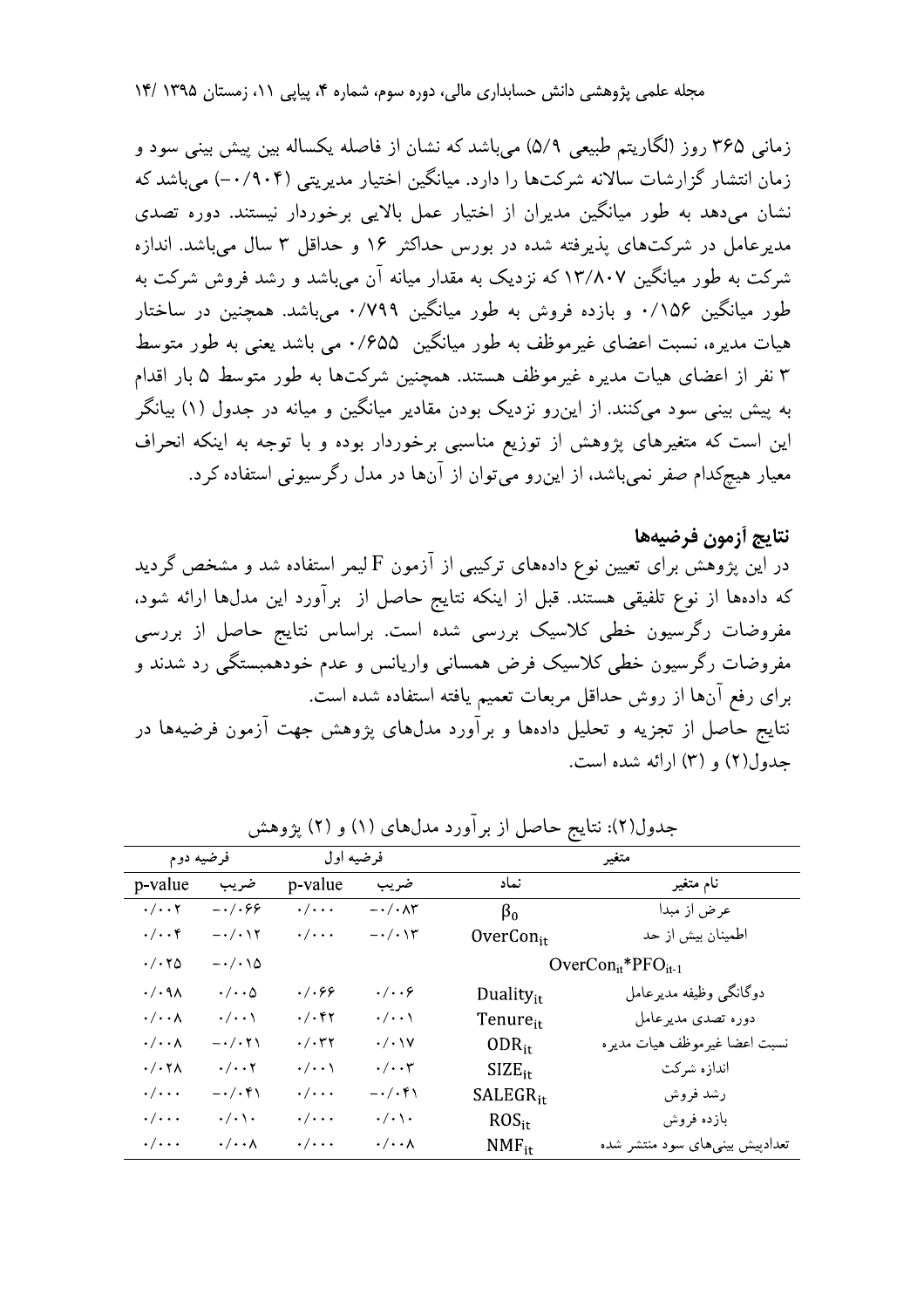| $\cdot$ /۳۱ $\cdot$ | $\cdot$ /۳۳۷                                                                                                            | ضريب تعيين تعديل شده     |
|---------------------|-------------------------------------------------------------------------------------------------------------------------|--------------------------|
| (0.7001)            | $(0.700)$ $\uparrow$ $\uparrow$ $\uparrow$ $\uparrow$ $\uparrow$ $\uparrow$ $\uparrow$ $\uparrow$ $\uparrow$ $\uparrow$ | ( p-value) $F$ اماره $F$ |

| فرضيه چهارم                                                                                                                                                                                                                                                                                                                                                |                                          | فرضيه سوم                    |                                      | متغير                          |                                |
|------------------------------------------------------------------------------------------------------------------------------------------------------------------------------------------------------------------------------------------------------------------------------------------------------------------------------------------------------------|------------------------------------------|------------------------------|--------------------------------------|--------------------------------|--------------------------------|
| p-value                                                                                                                                                                                                                                                                                                                                                    | ضريب                                     | p-value                      | ضريب                                 | نماد                           | نام متغیر                      |
| $\cdot/\cdot\cdot\cdot$                                                                                                                                                                                                                                                                                                                                    | $-\cdot/\cdot$ Y \                       | $\cdot/\cdot\cdot\cdot$      | $-\cdot/\cdot$ 96                    | $\beta_0$                      | عرض از مبدا                    |
| $\cdot/\cdot\cdot\cdot$                                                                                                                                                                                                                                                                                                                                    | $-\cdot/\cdot$ ۲ \                       | $\cdot/\cdot$ \ \            | $-\cdot$ /۴۳۰                        | OverCon $_{it}$                | اطمينان بيش از حد              |
|                                                                                                                                                                                                                                                                                                                                                            |                                          | $\cdot/\cdot\setminus f$     | $\cdot/\cdot$ Y $\cdot$              |                                | $OverCon_{it}^*TH_{it-1}$      |
| $\cdot/\cdot\cdot$ ۲                                                                                                                                                                                                                                                                                                                                       | $-\cdot/\cdot\cdot$ $\vee$               |                              |                                      | $OverCon_{it}^*MD_{it}$        |                                |
| $\cdot/\cdot\cdot$ ۶                                                                                                                                                                                                                                                                                                                                       | $\cdot/\cdot\cdot$ $\wedge$              | $\cdot/\cdot\setminus\Delta$ | $\cdot/\cdot\cdot$ $\wedge$          | Duality $_{i}$                 | دوگانگى وظيفه مديرعامل         |
| $\cdot/\cdot\cdot$ Y                                                                                                                                                                                                                                                                                                                                       | $\cdot/\cdot\cdot$                       | $\cdot/\cdot\cdot$ ۶         | $\cdot/\cdot\cdot\backslash$         | Tenure <sub>it</sub>           | دوره تصدى مديرعامل             |
| $\cdot/\cdot\cdot$ Y                                                                                                                                                                                                                                                                                                                                       | $ \cdot$ / $\cdot$ $\uparrow$ $\uparrow$ | $\cdot/\cdot$ ۵۷             | $-\cdot/\cdot\backslash\mathfrak{S}$ | $ODR_{it}$                     | نسبت اعضا غيرموظف هيات مديره   |
| $\cdot/\cdot\cdot$ ۴                                                                                                                                                                                                                                                                                                                                       | $\cdot/\cdot\cdot$ ۳                     | $\cdot/\cdot\cdot\cdot$      | $\cdot/\cdot\cdot$ ۳                 | $SIZE_{it}$                    | اندازه شركت                    |
| $\cdot/\cdot\cdot$                                                                                                                                                                                                                                                                                                                                         | $- \cdot / \cdot r_0$                    | $\cdot/\cdot\cdot\cdot$      | $-\cdot/\cdot$ ۴۲                    | $SALEGR_{it}$                  | رشد فروش                       |
| $\cdot/\cdot$ ۳۱                                                                                                                                                                                                                                                                                                                                           | $\cdot$ / $\cdot$ $\uparrow$ $\wedge$    | $\cdot/\cdot\cdot\cdot$      | $\cdot/\cdot$ \۳                     | ROS <sub>it</sub>              | بازده فروش                     |
| $\cdot/\cdot\cdot\cdot$                                                                                                                                                                                                                                                                                                                                    | $\cdot/\cdot\cdot$ Y                     | $\cdot/\cdot\cdot\cdot$      | $\cdot/\cdot\cdot\wedge$             | $NMF_{it}$                     | تعدادپیش بینیهای سود منتشر شده |
| $\cdot$ /419                                                                                                                                                                                                                                                                                                                                               |                                          | $\cdot$ /٣١١                 |                                      | ضريب تعيين تعديل شده           |                                |
| $(./\cdots)$ $^{\circ}$ $^{\circ}$ $^{\circ}$ $^{\circ}$ $^{\circ}$ $^{\circ}$ $^{\circ}$ $^{\circ}$ $^{\circ}$ $^{\circ}$ $^{\circ}$ $^{\circ}$ $^{\circ}$ $^{\circ}$ $^{\circ}$ $^{\circ}$ $^{\circ}$ $^{\circ}$ $^{\circ}$ $^{\circ}$ $^{\circ}$ $^{\circ}$ $^{\circ}$ $^{\circ}$ $^{\circ}$ $^{\circ}$ $^{\circ}$ $^{\circ}$ $^{\circ}$ $^{\circ}$ $^$ |                                          | $(\cdot/\cdots)$ ۲۷/۰۴۱      |                                      | ( p-value) $F_{\rm}$ آماره $F$ |                                |

جدول(۳): نتایج حاصل از برآورد مدلهای (۳) و (۴) پژوهش

نتایج منعکس در جدول (۲) در مورد آزمون فرضیه اول نشان میدهد که ضریب اطمینان بیش از حد مدیریتی برابر با ( ۰/۰۱۳) است و سطح معناداری p-value برای این ضریب برابر با (۰/۰۰۰) است و کمتر از سطح خطای ۰/۰۵ میباشد از اینرو نتیجهگیری میشود که اطمینان بیش از حد مدیریتی بر دقت پیش بینی سود تاثیر منفی و معنیدار دارد. همچنین، متغیرهای دوره تصدی مدیرعامل، نسبت اعضای غیرموظف هیات مدیره، اندازه شرکت، رشد فروش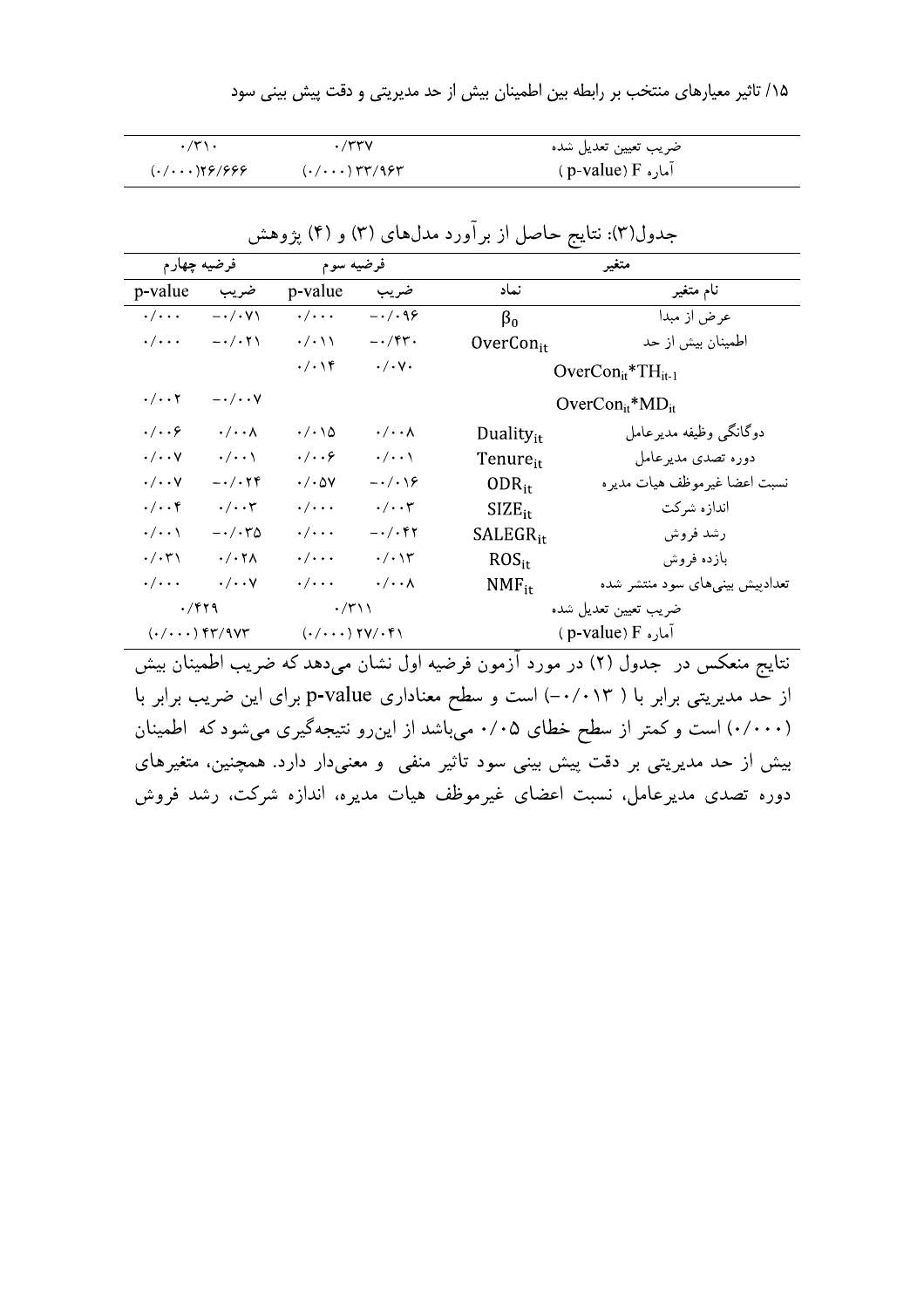شرکت و بازده فروش در سطح خطای ۵درصد بر متغیر دقت پیش بینی سود تاثیر معناداری دارند، ولی متغیر دوگانگی وظیفه مدیرعامل تاثیر معناداری ندارد. علاوه بر این نیز، ۳۳/۷ درصد از تغییرات متغیر دقت پیش بینی سود توسط تغییرات متغیرهای توضیحی مدل توضیح داده می شود. بنابراین با توجه به نتایج جدول (٢) ، فرضیه اول پژوهش مبنی بر اینکه «اطمینان بیش از حد مدیریتی بر دقت پیش بینی سود تاثیر منفی دارد» در سطح اطمینان ۹۵درصد رد نمی شود.

نتايج حاصل از آزمون فرضيه دوم نيز نشان مىدهد ضريب متغير OverCon<sub>i</sub>\*PFO<sub>it-l</sub> برابر با (۰/۰۱۵–) است و سطح معناداری p-value برای این ضریب برابر با (۰/۰۲۵) است و کمتر از سطح خطای ۰/۰۵ میباشد از این رو نتیجهگیری میشود که خوشبینانه بودن پیش بینی سود سال گذشته بر رابطه بین اطمینان بیش از حد مدیریتی و دقت پیشبینی سود تاثیر منفی و معنیدار دارد. علاوه بر این، ۳۱ درصد از تغییرات متغیر دقت پیش بینی سود توسط تغییرات متغیرهای توضیحی مدل توضیح داده میشود. بنابراین با توجه به نتایج جدول (۲)، فرضیه دوم پژوهش مبنی بر اینکه" خوشبینانه بودن پیشبینی سود سال گذشته بر رابطه بین اطمینان بیش از حد مدیریتی و دقت پیش بینی سود تاثیر منفی دارد " در سطح اطمینان ۹۵درصد رد نمي شود.

نتايج حاصل از آزمون فرضيه سوم نشان مىدهد كه ضريب متغير OverConit\*TH<sub>it-l</sub>. برابر با (۰/۰۷۰) است و سطح معناداری p-value برای این ضریب برابر با (۰/۰۱۴) است و کمتر از سطح خطای ۰/۰۵ میباشد از این رو نتیجهگیری میشود که افق زمانی بر رابطه بین اطمینان بیش از حد مدیریتی و دقت پیش بینی سود تاثیر مثبت و معنی دار دارد. همچنین ۳۱ درصد از تغییرات متغیر دقت پیش بینی سود توسط تغییرات متغیرهای توضیحی مدل توضیح داده میشود. بنابراین با توجه به نتایج جدول (۳) ، فرضیه سوم پژوهش مبنی بر اینکه «افق زمانی بر رابطه بین اطمینان بیش از حد مدیریتی و دقت پیش بینی سود تاثیر منفی دارد» در سطح اطمينان ۹۵درصد رد مي شود.

در نهایت، نتایج حاصل از آزمون فرضیه چهارم نشان میدهد که ضریب متغیر OverCon<sub>it</sub>\*MD<sub>it</sub> برابر با (۰/۰۰۷–) است و سطح معناداری p-value برای این ضریب برابر با (۰/۰۰۲) است و کمتر از سطح خطای ۰/۰۵ میباشد از اینرو نتیجهگیری میشود که اختیار مدیریتی بر رابطه بین اطمینان بیش از حد مدیریتی و دقت پیش بینی سود تاثیر منفی و معنیدار دارد. علاوه بر این ۴۲/۹ درصد از تغییرات متغیر دقت پیش بینی سود توسط تغییرات متغیرهای توضیحی مدل توضیح داده میشود. بنابراین با توجه به نتایج جدول (۳) ، فرضیه چهارم پژوهش مبنی بر اینکه «اختیار مدیریتی بر رابطه بین اطمینان بیش از حد مدیریتی و دقت پیش بینی سود تاثیر منفی دارد» در سطح اطمینان ۹۵درصد رد نمیشود.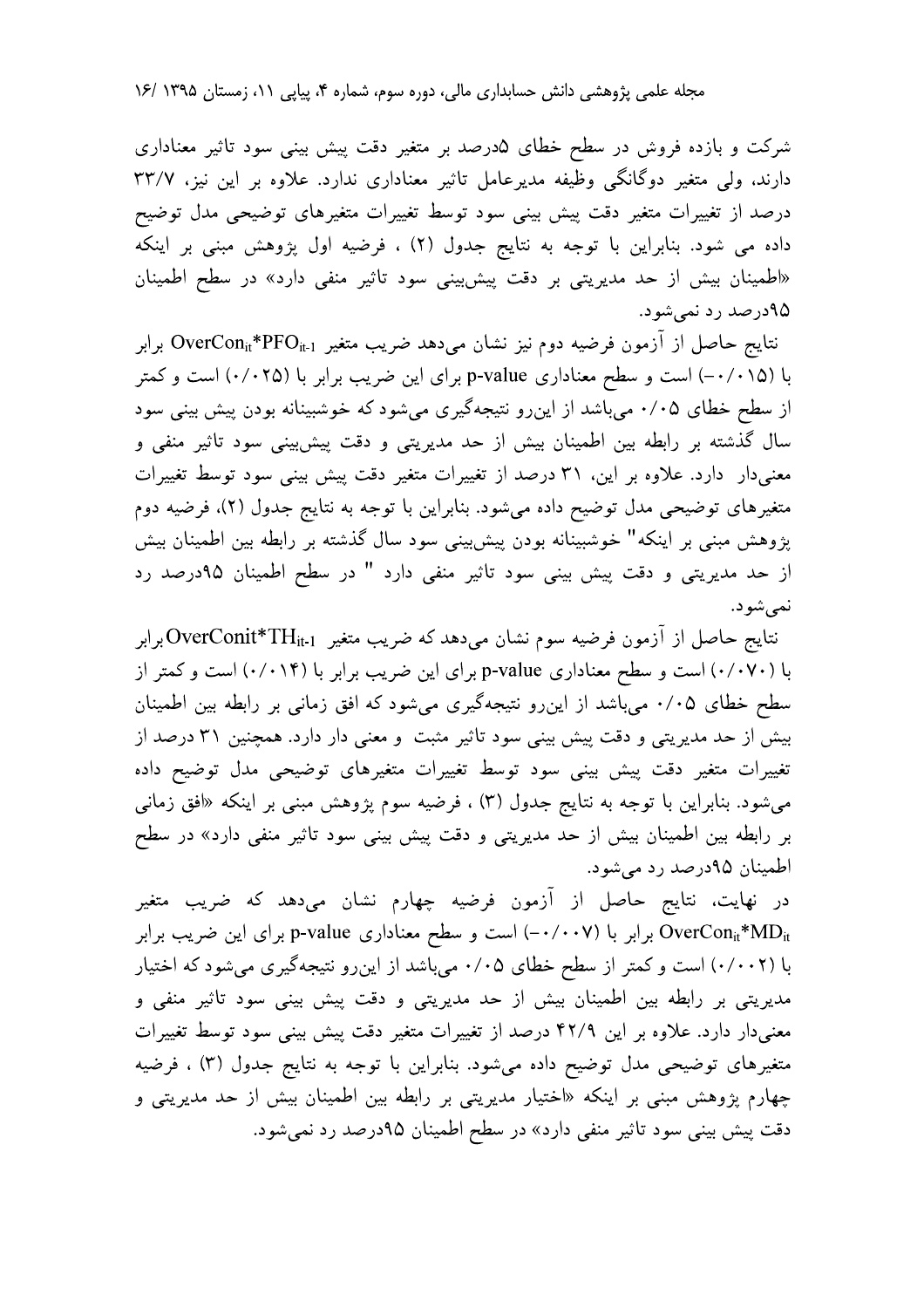١٧/ تاثير معيارهاي منتخب بر رابطه بين اطمينان بيش از حد مديريتي و دقت پيش بيني سود

٥- نتيجه گيري مدیران شرکتها همواره در حال تصمیمگیری برای شرکت در سطح استراتژیک و عملیاتی هستند و در اغلب موارد در اتخاذ تصمیمات خود منجر به اشتباهاتی میشوند. این تکرار اشتباهها در اجرای تصمیمات مدیران دارای نتایجی است و این نتایج به مدیران شرکت بازخورد میدهد. برخی از این بازخوردها حمایت کننده نتایج و برخی از آنها اصلاحی هستند. یکی از تصمیمات مدیران در خصوص پیش بینی سود است. در صورتیکه بین پیش بینی سود و سود واقعی اختلافی ایجاد شود، این مورد به مدیران شرکت بازخورد اصلاحی می دهد و مدیران با استفاده از این بازخوردها سعی در دقت پیش بینیهای سالهای آتی خود خواهند داشت. اما نحوه برخورد با این بازخوردهای اصلاحی بین مدیران متفاوت خواهد بود. یکی از دلایل این مورد اطمینان بیش از حد آنها است. مدیران با اطمینان بیش از حد بالا، خطا در دقت پیش بینی سود را به عوامل خارجی نسبت میدهند و این مورد در برخی از زمینهها مانند خوش بینانه یا بدبینانه بودن سود سال قبل، طولانیتر بودن افق زمانی پیش بینی و محیط با آزادی عمل بالاتر نمود بیشتری دارد. بر این اساس، چهار فرضیه تدوین شد. فرضیه اول مبنی بر اثر منفی و معنی دار اطمینان بیش از حد بر دقت پیش بینی سود، رد نشد. این به معنای این است که مدیران با سطح اطمینان بیش از حد بالا در صورت ایجاد خطا در پیش بینی سود آن را به عوامل خارجی نسبت میدهند و انگیزه لازم برای کشف منابع اشتباه و استفاده از اطلاعات حاصل از بازخوردهای اصلاحی در تصمیمات مربوط به پیش بینی سود را ندارند. بنابراین، احتمال دقت پیش بینی سود کمتر صورت میگیرد. این نتیجه با یافتههای چن و همکاران (۲۰۱۴) ، کرامر و لیو (۲۰۱۲) و لطفی و حاجی پور (۱۳۸۹) مطابقت دارد.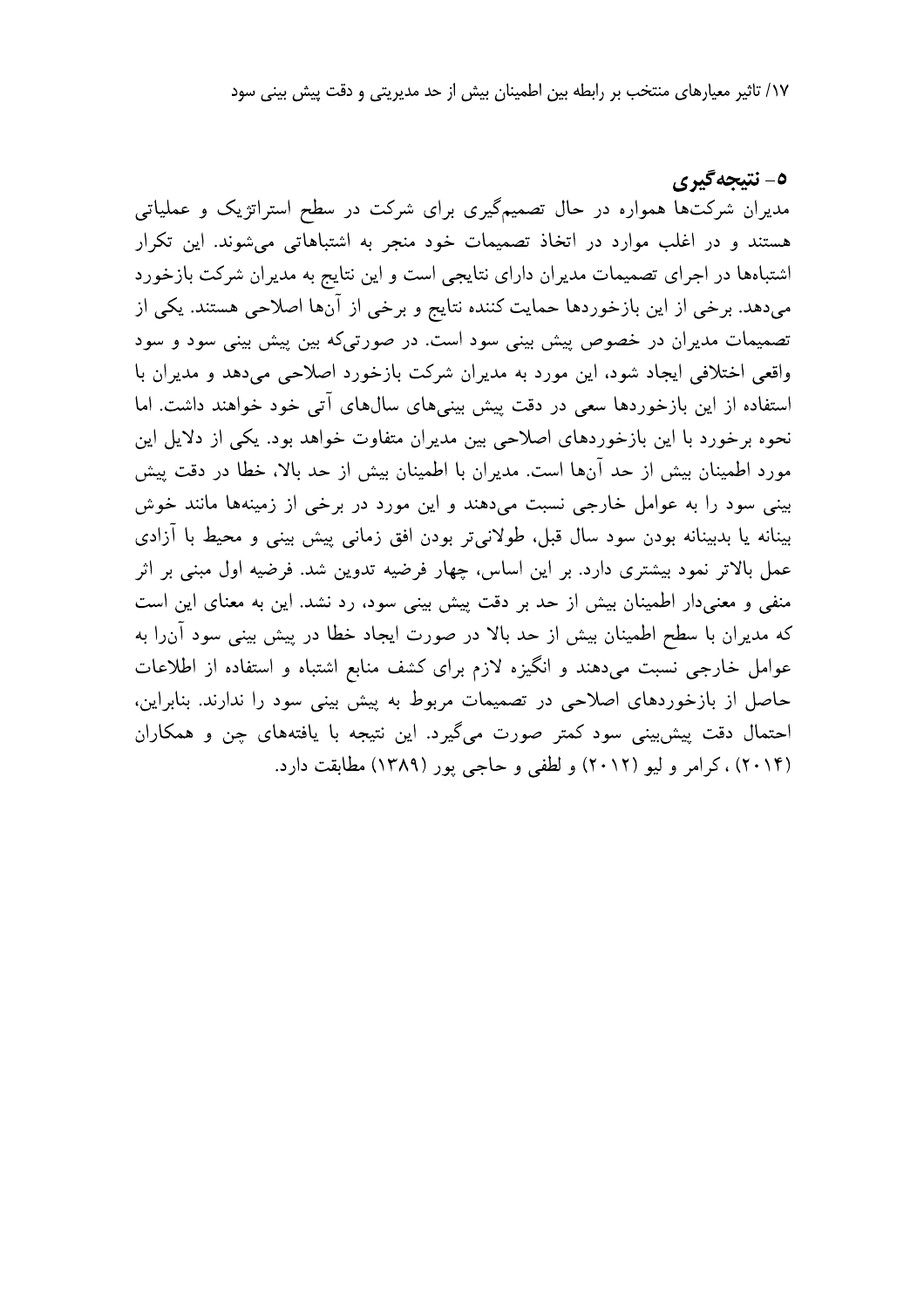فرضیه دوم مبنی بر اینکه خوشبینانه بودن پیش بینی سود سال قبل باعث منفیتر شدن این رابطه می شود، رد نشد به این به معنا که خوشبینانه بودن پیش بینی سود سال گذشته اختلاف معنی داری بین میزان دقت پیش بینی سود در بین مدیران با اطمینان بیش از حد بالا و مدیران با اطمینان بیش از حد پایین ایجاد میکند. به عبارتی اگر سود پیش بینی شده سال قبل بیشتر از سود واقعی باشد، مدیران با اطمینان بیش از حد تلاشی در جهت دقت پیش بینی سود به عمل نمیآورند در واقع، این مورد باعث پشتیبانی از نظریه چشمانداز در این زمینه میشود و همچنین نتایج این پژوهش با نتایج چن و همکاران (۲۰۱۴) مطابقت دارد.

فرضیه سوم مبنی بر اینکه افق زمانی باعث منفیتر شدن این رابطه میشود، رد شد این به معنای این است که هر چه افق زمانی بین پیش بینی سود سال گذشته و انتشار سود واقعی بیشتر باشد، مدیران عامل با سطح اطمینان بیش از حد بالا به بازخوردهای اصلاحی توجه میکنند و بهبود ایجاد شده در پیش بینی سود آتی آنها بیشتر است و با یافتههای چن و همکاران (۲۰۱۴) مطابقت ندارد.

فرضیه چهارم در خصوص اینکه اختیار مدیریتی باعث منفی تر شدن این رابطه می شود، رد نشد. این به معنای این است که در محیط با آزادی عمل بالا، مدیران عامل با سطح اطمینان بیش از حد بالا در صورت ایجاد خطا در دقت پیش بینی سود آنLا با توجه به شرایط حاکم بر محیط با آزادی عمل بالا (ابهام بیشتر بین اقدامات و نتایج، تغییرات غیر منتظره و انتخابهای نامحدود) به عوامل خارجي نسبت مي دهند، مسئوليت كمترى قبول مي كنند و بازخوردهاي اصلاحی حاصل از پیش بینیهای نادرست قبلی را به پیش بینیهای آتی مرتبط نمیکنند. بنابراین، دقت پیش بینی سود آنها کاهش می یابد و با یافتههای چن و همکاران (۲۰۱۴) مطابقت دار د.

با توجه به نتایج حاصل از آزمون فرضیه اول این پژوهش مبنی بر تاثیر اطمینان بیش از حد مدیریتی بر دقت پیش بینی سود به مدیران پیشنهاد میشود که به بازخوردهای اصلاحی حاصل از خطای پیش بینی سود توجه کنند و آنها را در تصمیمات پیش بینی سود آتی خود لحاظ کرده تا بتوانند اعتبار و حقوق و مزایای خود را حفظ نمایند.

همچنین براساس نتایج حاصل از آزمون فرضیه سوم و چهارم مبنی بر تاثیر افق زمانی و اختیار مدیریتی بر رابطه بین تاثیر اطمینان بیش از حد مدیریتی بر دقت پیش بینی سود، مشارکت کنندگان بازار سرمایه پیشنهاد می شود که در مورد تصمیمات خود براساس سود پیش بینی شده شرکتها به افق زمانی سود، دقت کافی نمایند. همچنین، با توجه به اینکه رابطه منفی بین اطمینان بیش از حد مدیریتی و دقت پیش بینی سود در محیط با آزادی عمل بالا افزایش مییابد در تصمیمات خود به میزان پیش بینی پذیری محیط عملیاتی صنایع شرکت ها نیز توجه نمايند.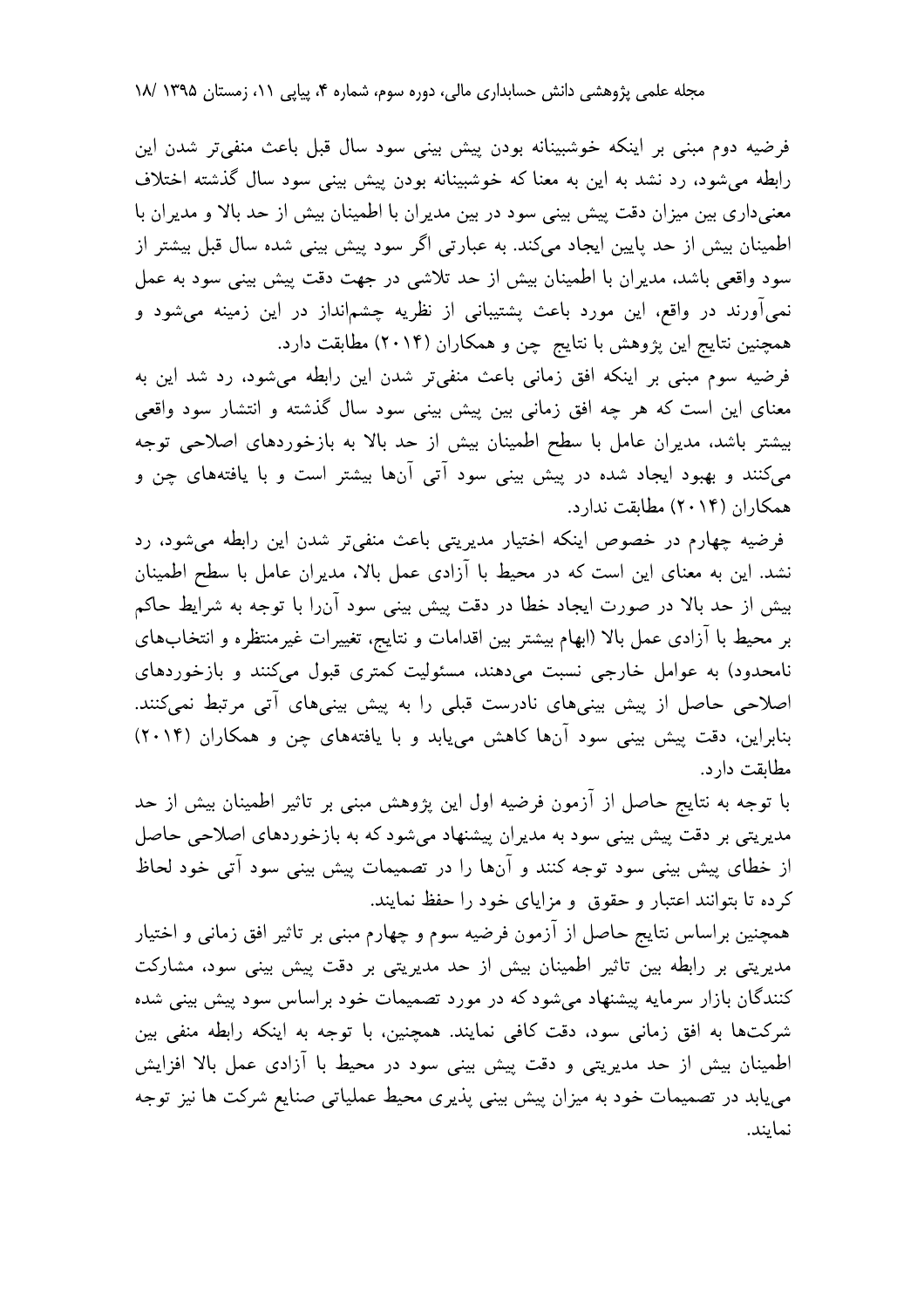۱۹/ تاثیر معیارهای منتخب بر رابطه بین اطمینان بیش از حد ا

<sub>)</sub> از حد مدیریتی و دقت پیش بینی سود<br>بنی سود سالانه استفاده شده و با توجه به تاثیر<br>پیشنهاد میشود که پژوهشگران در پژوهش های<br>مون قرار دهند.<br>تحصیل دارائیهای سرمایهای، تصمیمات تامین<br>میشود و این قبیل موارد نیز دارای نتایجی و از آنجاییمکه در این یژوهش از ًدقت پیش بینی سود سالانه استفاده شده و با توجه به تاثیر افقهای زمانی بر نتایج این پژوهش از این٫و پیشنهاد میشود که پژوهشگران در پژوهشهای آتی خود پیش بینیهای سود فصلی را مورد آزمون قرار دهند. از طرفی تصمیمات دیگری در شرکت از قبیل تحصیل دارائی های سرمایهای، تصمیمات تامین مالی و تصمیمات مالیاتی توسط مدیران گرفته می شود و این قبیل موارد نیز دارای نتایجی هستند که دارای بازخوردهای حمایتی و اصلاحی اند، پیشنهاد میشود که اثر اطمینان بیش از حد مدیریتی نیز بر این موارد بررسی شود.

- 1- Supporting Feedback 18- Festinger<br>2- Koys 19- Gosling
- 
- 3- Corrective Feedback
- 4- Baron 21- Lee<br>5- Voreacos 22- Bartov
- $\sum Z$  Bartov<br>6. CEO's lovel of overeorfdores 22. Brogneet
- 6- CEO's level of overconfidence  $23$  Prospect Theory
- 
- 8- Better-Than-Average Effect<br>9- Miscalibration Effect
- 
- 
- 12- Self Attribution Bias
- 
- 13- Kahneman And Tversky<br>14- Larwood And Whittaker
- 
- 
- 16- Cognitive Dissonance  $\frac{33}{2}$  Li And Tang<br>17. Consenent Cognitive Element 24, Morket Consen
- 17- Consonant Cognitive Element 34- Market Concentration

بادداشتها

- 
- 
- 3- Corrective Feedback 20- Overconfident Managers<br>4- Baron 21- Lee
	-
	-
	-
- To Optimistic and Table 24- Rozin and Royzman<br>
8- Better-Than-Average Effect 25- Finkelstein and Boyd
	-
- 9- Miscalibration Effect 26- Hambrick and Finkelstein<br>10- Chen<br>27- Duellman
- 10- Chen<br>11- Wen 27- Duellman<br>28- Kramer a
	- 28- Kramer and Liao<br>29- Feng<br>30- Capital Intensity
	-
	-
- 14- Larwood And Whittaker 31- Abrahamson<br>15 Sycrason 22 Morket Muniti
- $\frac{32}{2}$  Market Munificence<br>16. Cognitive Dissenses and  $\frac{32}{2}$  Li And Tang
	-
	-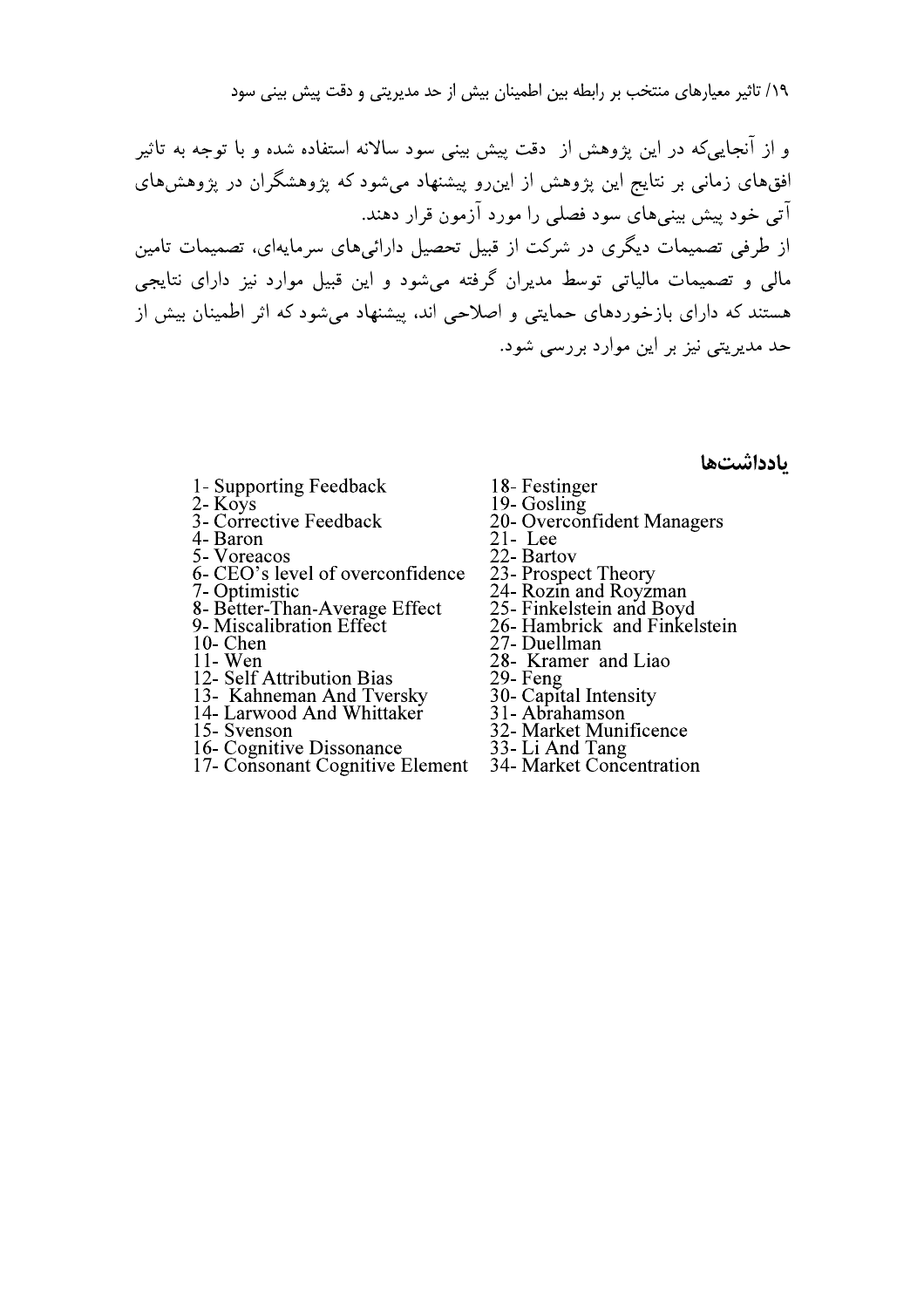كتابنامه ۱. حافظ نیا، محمد رضا. (۱۳۸۲). *مقدمهای بر روش تحقیق در علوم انسانی*، چاپ هشتم، تهران، انتشارات سمت. ۲. خاکی، غلامرضا. (۱۳۸۷). *روش تحقیق در مدیریت تهران. م*رکز انتشارات علمی دانشگاه آزاد اسلامی. ۳. رحمانی، علی و نهاله حیاتی. (۱۳۹۵). تاثیر دقت برآوردی پیش بینی سود مدیران بر رانش پس از اعلان سود. *مجله دانش حسابداری*، ۷(۳۴): ۷-۴۰. ۴. سبزعلى يور، فرشاد، قيطاسي، روح|له و سلمان رحمتي. (١٣٩٣). بررسي رابطه بين سازوکارهای حاکمیتشرکتی و دقت پیش بینی سود. ب*ژوهش های حسابداری مالی، ۱*٬۲۱۴–  $\mathcal{N}$ . ۵. عربِصالحی، مهدی و مجید هاشمی. (۱۳۹۴). تاثیر اطمینان بیش از حد مدیریتی بر اجتناب مالیاتی. بررسیهای حس*ابداری و حسابرسی*، ۲۲(۷۹): ۰۰۴-۱۰۴. ۶. فروغی، داریوش و زهرا نخبه فلاح. (۱۳۹۳). تاثیر اطمینان بیش از حد مدیریتی بر محافظه کاری شرطی و غیر شرطی. فصلنامه بژوهشرهای حسابداری مالی، ۱۶(۱): ۲۷-۴۴. ۷. کاظمه نوری، سیپده.(۱۳۹۱). تاثیر هزینههای نمایندگی و ذخایر ن*قدی بر رابطه میان اعتماد* به نفس بیش از حد مدیران ارشد و حساسیت سرمایهگذاری-جریانهای نقدی. پایاننامه کارشناسی ارشد حسابداری دانشگاه اصفهان. ۸. کامیابی، یحیی، بوژ مهرانی، احسان و فاضل نادری پلنگی. (۱۳۹۴). خطای پیش بینی سود، معاملات با اشخاص وابسته و نسبت اعضای غیر موظف هیات مدیره. فصلنامه مطالعات تجربي حسابداري مالي، ۴۳: ۱۵۱–۱۵۱. ۹. لطفی، احمد و میثم حاجی یور. (۱۳۸۹). تاثیر محافظهکاری بر خطای مدیریت در پیش بینی سود. *مجله حسابداری مدیریت*، ۱۳(۴): ۲۳-۳۳. ۰۱۰ نمازی، محمد و کاظم شمس الدینی.(۱۳۸۶). بررسی سازههای موثر بر دقت پیش بینی سود توسط مدیریت شرکتهای پذیرفته شده در بورس اوراق بهادار تهران. *مجله توسعه و*  $.70 - 1$ : (۱)) (میرماید) ۰۱۱ خلیفه سلطانی، سید احمد، ملانظری، مهناز و سجاد دل یاک. (۱۳۸۹). ارتباط خطای پیش بینی سود مدیریت و اقلام تعهدی. *مجله دانش حسابداری*، ۱(۳): ۵۹–۷۶.

12. Ahmed, A. S., & Duellman, S. (2013). "Managerial overconfidence and accounting conservatism". Journal of Accounting Research, 51(1), 1-30.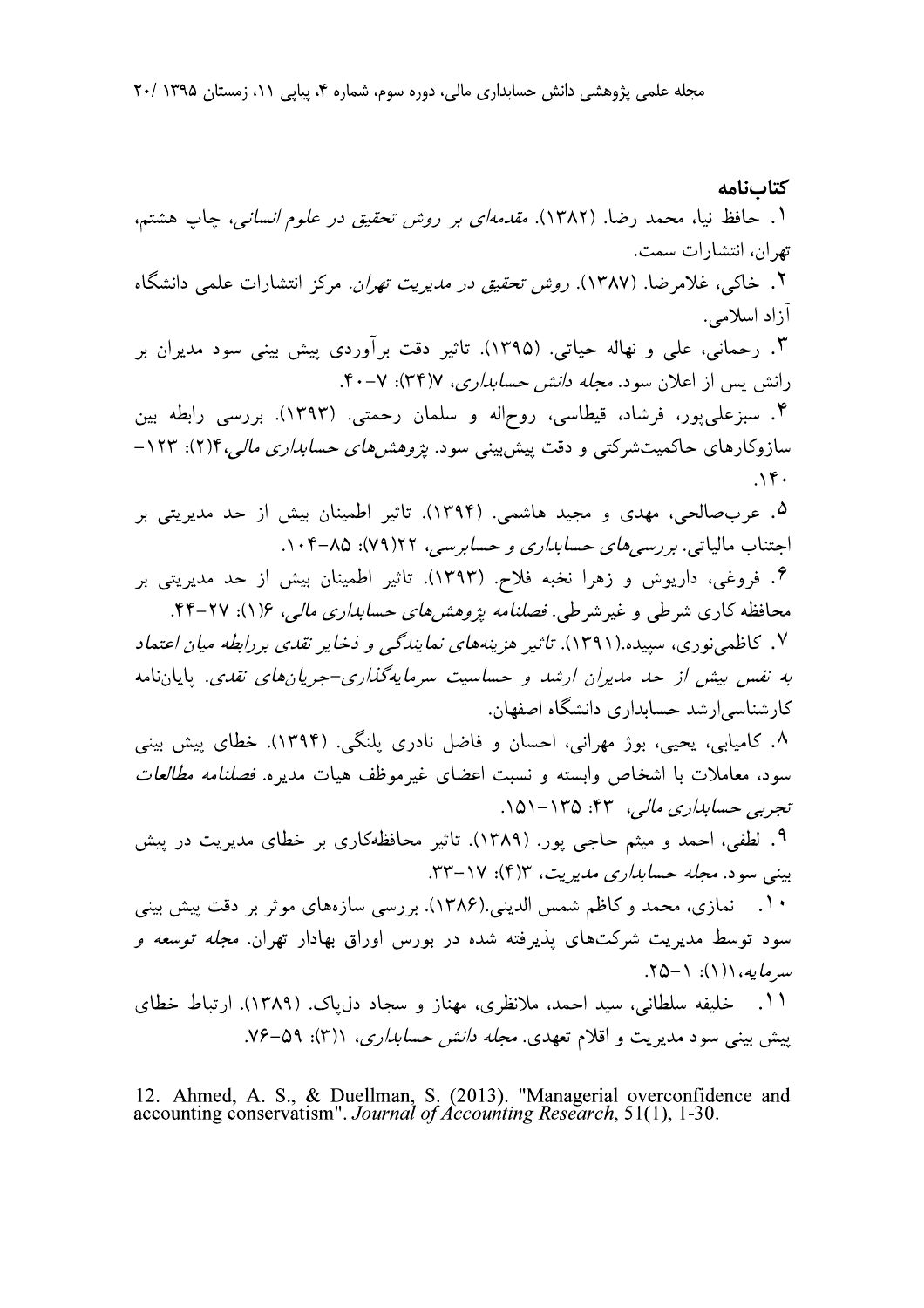) از حد مدیریتی و دقت پیش بینی سود<br>13. Anderson AK, Phelps EA. (2001).<br>21. enhanced perception of emotionally salie<br>14. Baron J, Hannan, MT, Burton, N<br>21. organizational models and employee<br>21. American Journal of Sociolo 13. Anderson AK, Phelps EA. (2001). Lesions of the human amygdala impair<br>enhanced perception of emotionally salient events. *Nature* 411: 304-309.<br>14. Baron J, Hannan, MT, Burton, MD. (2001)." Labor pains: Change in<br>organi

15. Bartov, E, Givoly, D, Hayn, C. (2002). "The rewards to meeting or beating earnings expectations". Journal of Accounting and Economics 33: 173-204.<br>16. Chen, G. Crossland, C, Luo, S. (2014). "Making the Same Mistake All

Over Again: CEO Overconfidence and Corporate Resistance to Corrective<br>Feedback". Strategic Management Journal.

17. Cotter, J, Tuna, I, Wysocki, P. (2006). "Expectations management and beatable targets: How do analysts react to explicit earnings guidance?"<br>Contemporary Accounting Research 23: 593-624.<br>18. Duellman, S. Hurwitz, H. Su

Audit Fees". Journal of Contemporary Accounting & Economics. 11(2): 148-<br>165.<br>19. Feng M, Li C, McVay S. (2009). "Internal control and management guidance". Journal of Accounting and Economics 48: 190-209.

20. Festinger, L. (1957). "A Theory of Cognitive Dissonance". Stanford University Press: Stanford, CA.<br>21. Finkelstein, S, Boyd, B, K. (1998). "How much does the CEO matter? The

role of managerial discretion in the setting of CEO compensation". Academy of Management Journal 41: 179-199.<br>22. Gosling, P, Denizeau, M, Oberle, D.(2006). "Denial of responsibility: A new

mode of dissonance resolution".Journal of Personality and Social Psychology<br>90:722-733.

 $\overline{2}$ 23. Graham, J. Harvey, C. Rajgopal, S. (2005). "The economic implications of corporate financial reporting". *Journal of Accounting and Economics* 40: 3-73.